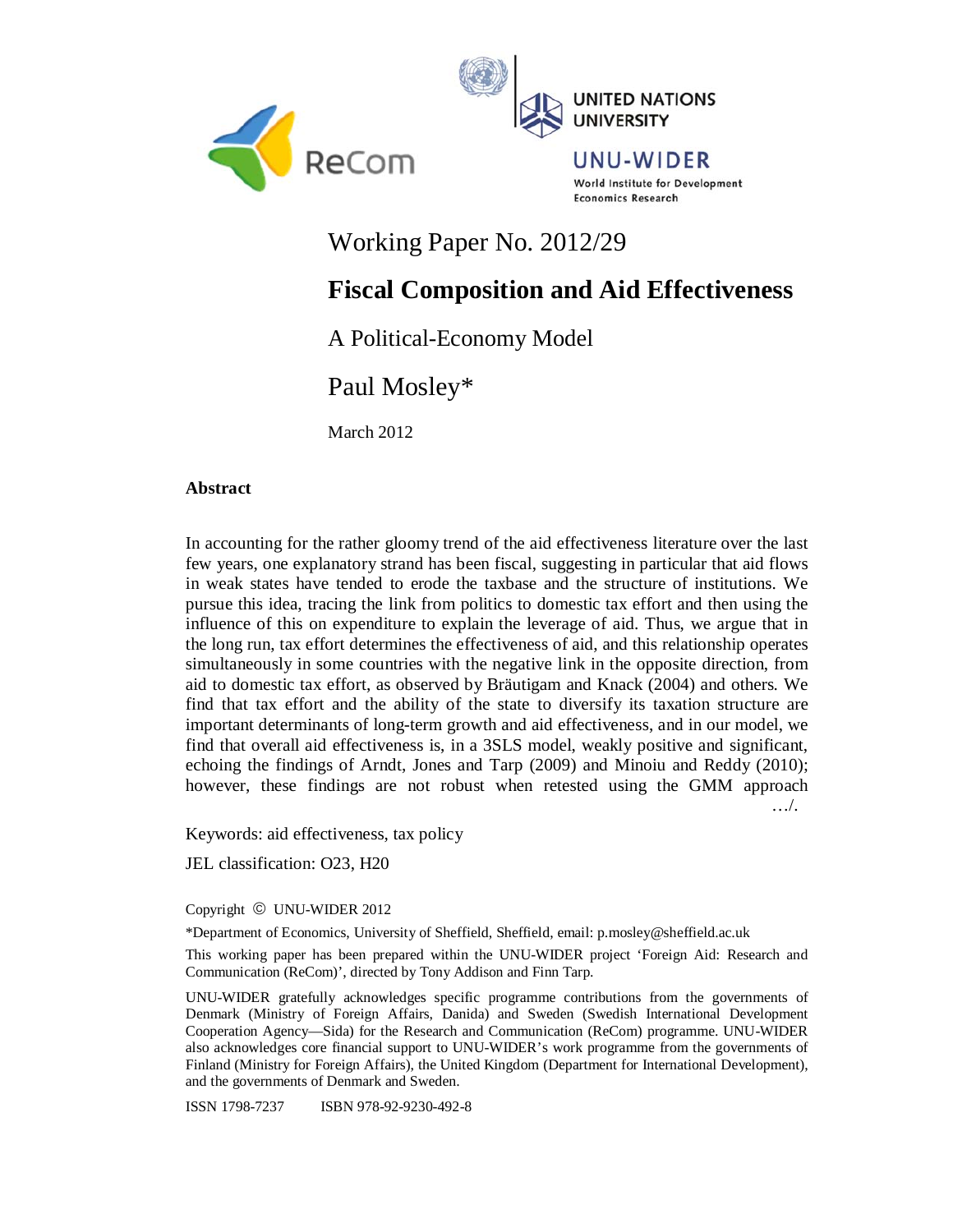favoured by the literature. A more robust finding, and a key message for policy, is that a broadening of the tax structure in low-income countries is crucial in order to enable those countries to escape from the 'weak state – low tax trap', and to make aid more effective.

## **Acknowledgements**

Very many thanks to Philip Kargbo (University of Manchester) for his ideas and his assistance in putting together the GMM analysis and much of the dataset.

*The World Institute for Development Economics Research (WIDER) was established by the United Nations University (UNU) as its first research and training centre and started work in Helsinki, Finland in 1985. The Institute undertakes applied research and policy analysis on structural changes affecting the developing and transitional economies, provides a forum for the advocacy of policies leading to robust, equitable and environmentally sustainable growth, and promotes capacity strengthening and training in the field of economic and social policy making. Work is carried out by staff researchers and visiting scholars in Helsinki and through networks of collaborating scholars and institutions around the world. www.wider.unu.edu publications@wider.unu.edu* 

UNU World Institute for Development Economics Research (UNU-WIDER) Katajanokanlaituri 6 B, 00160 Helsinki, Finland

Typescript prepared by Liisa Roponen at UNU-WIDER

The views expressed in this publication are those of the author(s). Publication does not imply endorsement by the Institute or the United Nations University, nor by the programme/project sponsors, of any of the views expressed.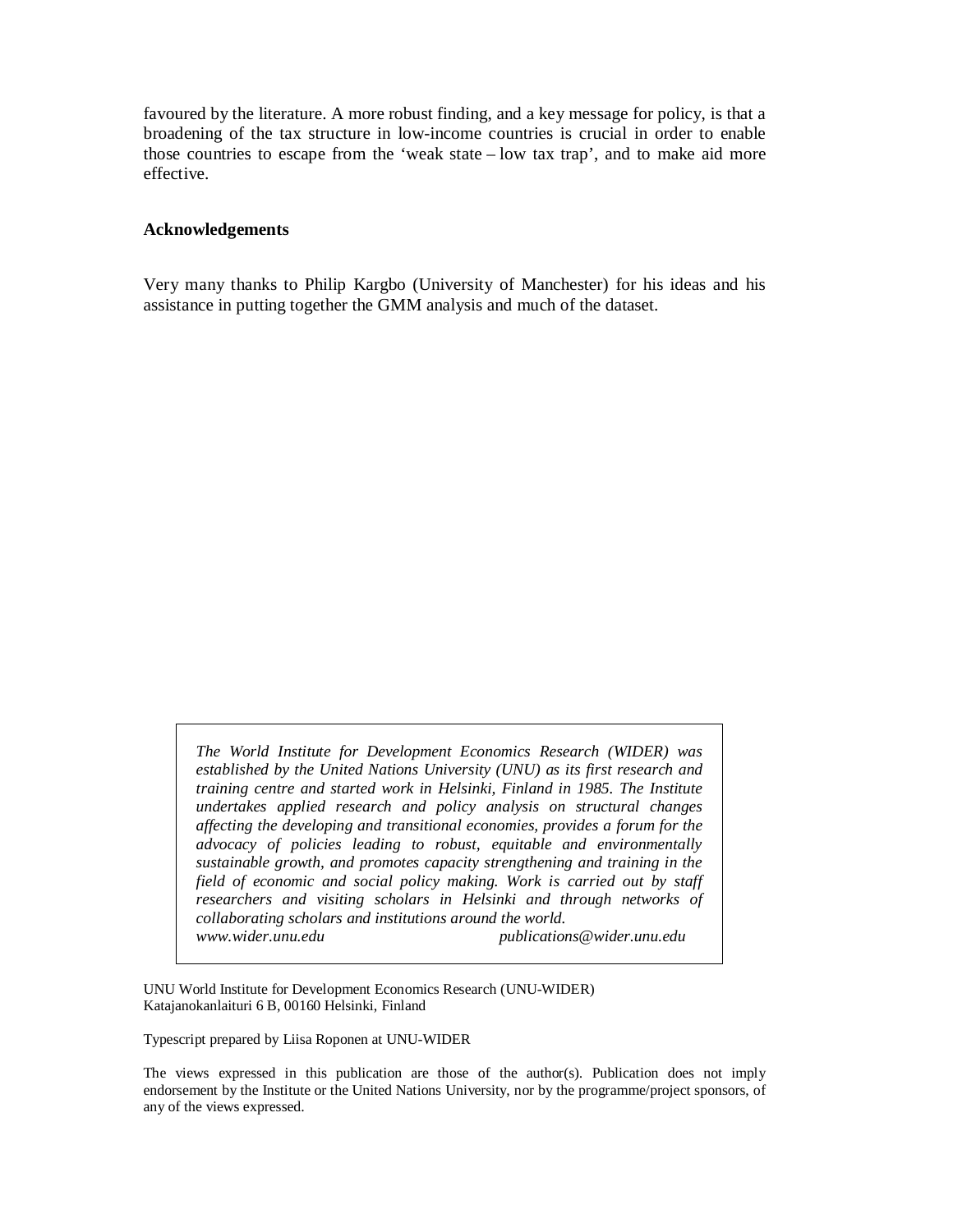# **1 Introduction**

For all the idealism, and increased aid levels, aroused by the Millennium Development Goals and Make Poverty History campaigns, the literature on the effectiveness of aid flows has entered a gloomy phase. The most up-to-date and comprehensive recent study of aid effectiveness, the paper by Rajan and Subramaniam (2008) finds no significant association between aid and growth in any region, whatever the lag-structure that is used. This finding casts a shadow over the more optimistic results achieved by, for example, Hudson and Mosley (2001), Hansen and Tarp (2001) and Clemens, Radelet and Roodman (2005), all of which suggest that long-term aid flows, at least since the 1990s, had a positive impact on the performance of developing economies. Explanations of this poor performance contain two major strands. One, favoured by Rajan and Subramaniam themselves (2009), invokes the purely economic mechanism of 'Dutch disease': aid flows buoy up the exchange rates of recipient developing countries, in a manner which blunts their competitiveness and their growth. Another, associated with Bräutigam and Knack (2004), draws a contrast between short-term and long-term impacts, and suggests that the long-term institutional impact is a negative one, which over time cancels out any positive short-term impact. The reasons for this negative institutional impact are multiple, and include a tendency for aid flows to be used corruptly in some recipient countries (Knack various) and a tendency for aid flows to undermine tax effort (Moore 1999; Gupta et al. 2003), leading in turn to lower public expenditures and lower growth possibilities.

In this paper, we pursue the second of these two explanatory strands—i.e., the hypothesis that aid damages institutions––with particular reference to fiscal institutions. Initially, we return to the so-called 'fiscal response' literature of the 1980s, which linked aid effectiveness to fiscal performance. We then build on this by showing that the composition of public expenditure and taxation, as well as their level, is an important determinant of aid effectiveness. Finally, we seek to understand the political economy underlying the choice by the state of an inclusionary, rather than an exclusionary, fiscal strategy, which, we argue, plays an important part in determining the composition of taxation and expenditure. Throughout, our concern is to improve aid effectiveness if that is possible––with a focus on fiscal approaches to that objective––and only secondarily to measure the size and significance of the aid effectiveness coefficient.

# **2 The argument: fiscal determinants of aid effectiveness**

Three decades ago, in Mosley (1980), we showed that fiscal performance was a key element in determining aid effectiveness over the previous two decades. We defined fiscal performance not only in terms of the level and productivity of public expenditure, but also in terms of the willingness of governments to finance that expenditure out of taxes rather than simply out of aid flows, on the grounds that this is a key determinant of the stability and effectiveness of public expenditure. In that paper, we defined willingness to finance public expenditure out of taxes as ' incremental tax effort', or the degree to which public revenue as a share of taxation rises over time, and argued that it was a key element in making public expenditure and thence aid more effective. Incremental tax effort is not an easy thing to generate in a poor country with a weak state, as politically in the short term it is much less costly to finance additional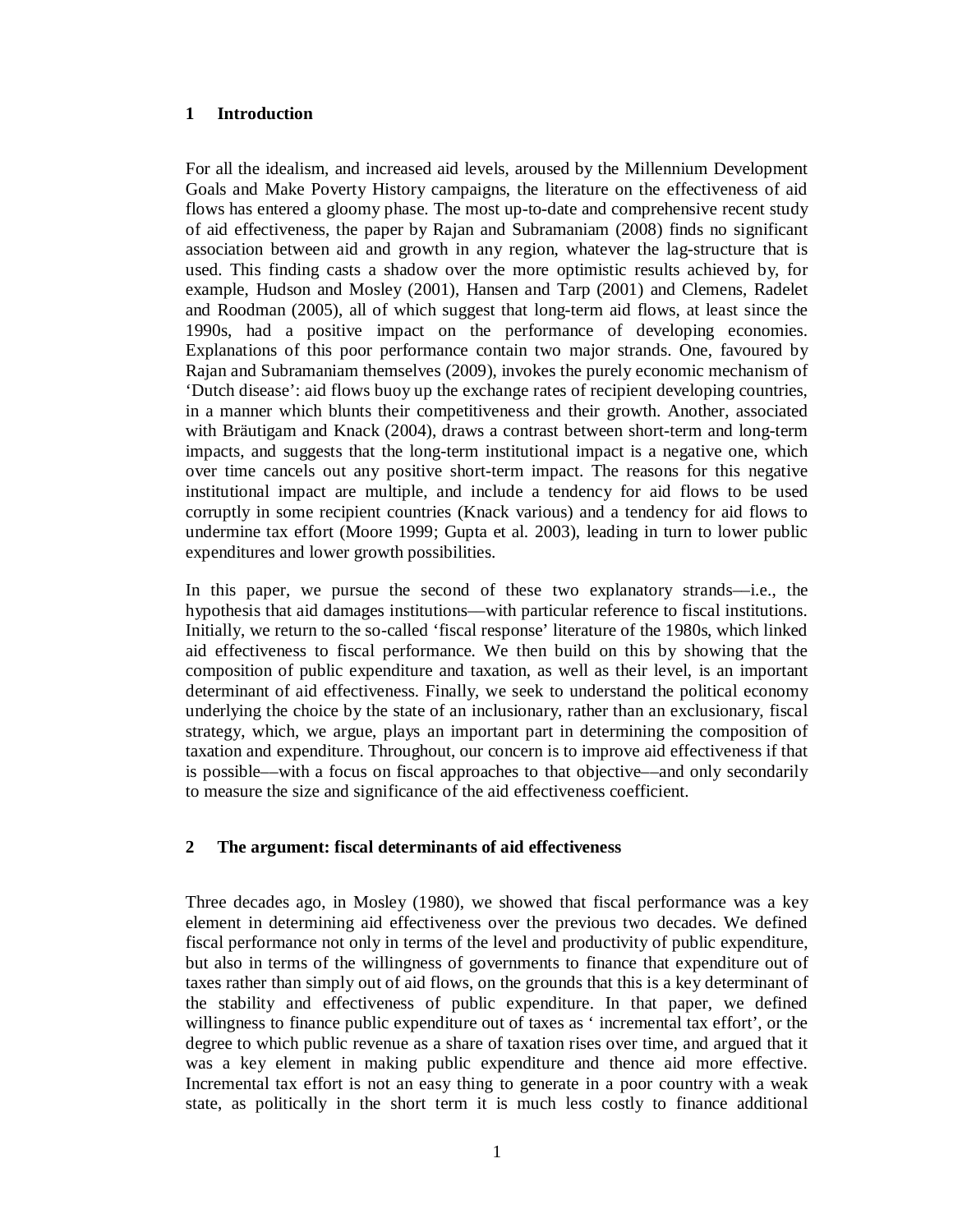expenditure by asking donors for more aid than by raising taxes. This poses the obvious risk of 'bottom billion' countries being caught in a low-tax, weak-governance vicious circle, a dilemma explored in particular by Moore (1999).

However, for those states who manage to escape this vicious circle, including the countries of the Far East in the 1970s and 1980s, Russia and many countries of Eastern Europe in the 1990s and now the 'proto-developmental states' of Africa, such as Uganda and Ghana, in the 2000s, there are important rewards to increasing public revenues in terms of state-building. One of them is that one source of potential political instability, which is volatility in aid disbursements<sup>1</sup> (Fielding and Mavrotas 2008; Bulir and Hamann 2008; Hudson and Mosley 2008) is diminished in proportion as the ratio of tax revenue to aid revenue can be increased. However, a second and more fundamental advantage of building up the taxbase to finance public expenditures is that, in proportion as citizens are free to express their wishes, governments are put under pressure to improve public services––a pressure that is absent in the case of aid-financed expenditures since taxpayers, unlike aid recipients, only get what they pay for (Haggard and Kaufman 2008: 356; Bräutigam, Fjeldstad and Moore 2008).2 Thus, our main story is that, because expenditure financed out of taxation is, in the long run, more effective than expenditure financed out of aid flows, aid becomes more effective in proportion as it incentivises, rather than substituting for, the creation of tax revenue, and if we can understand the political process by which this happens, we will better understand the macro-effectiveness of aid.

A first step in explaining this political economy is to see that achieving a long-term increase in tax revenue requires an evolution of tax structures. Many of the poorest countries have inherited, almost unaltered from colonial times, a structure of taxation which is highly dependent on foreign trade, and this is inhibitive of development, both because this category of expenditure does not grow as fast as world trade or expenditure as a whole, and because commodity trade is more subject to violent and unexpected fluctuation than other taxbases (Greenaway and Milner 1991). Therefore, development of tax revenue, and of the economy as a whole, may depend on the elite being motivated to diversify the taxbase. Uganda is a notable example. In 1986, 85 per cent of its public revenue was derived, not just from trade taxes, but from export taxes on coffee alone. As a consequence, most other commodity exports were wiped out, the ratio of taxation to income was only 5 per cent, and public expenditure was heavily constrained and aidreliant. By 1995, the export tax had been eliminated in favour of import duties, a VAT and various user charges had been brought in to augment revenue, the ratio of taxation to GDP had increased to 12 per cent, and Uganda had become one of the fastestgrowing economies in Africa. Table 1, which describes the dynamics of developing country tax ratios between 1990 and the present, illustrates both the fundamental problem and the possibility of escape from it. As illustrated by Moore in the 1990s, a majority of low-income countries have been unable to raise their tax ratios over this period––and have thereby been tightly constrained in terms of the volume and the effectiveness of their expenditure––whereas a majority of middle-income countries have

-

<sup>1</sup> Across a sample of all developing countries for which data are available, instability of aid disbursements is significantly greater than instability of public expenditure as a whole (Bulir and Hamann 2008 )

<sup>2</sup> Bräutigam, Fjeldstad and Moore (2008) describe this process by which a relationship is forged between taxpayers and organs of public expenditure in democratic states as a 'social contract'.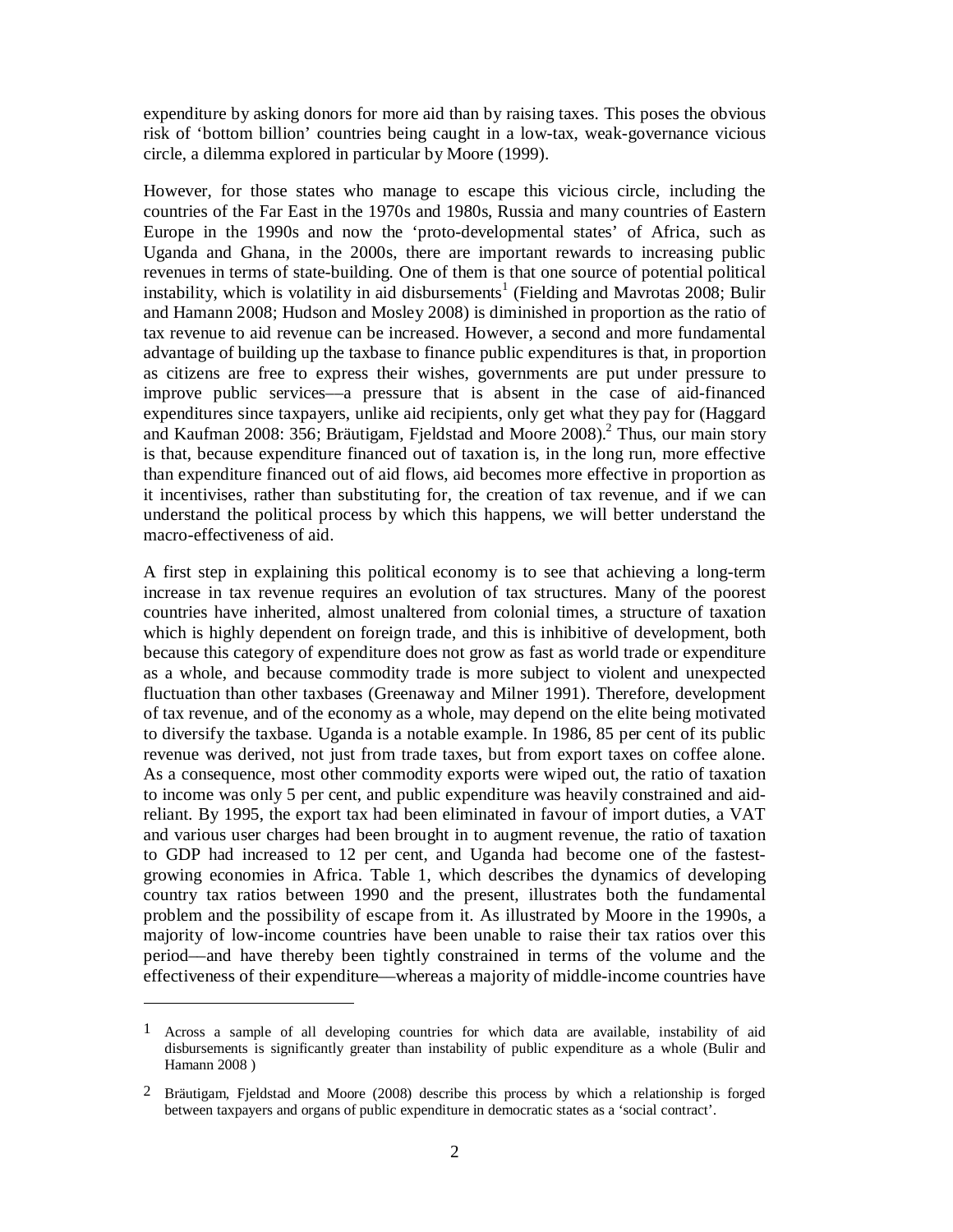been successful in escaping from this constraint. However, nine low-income countries (the 'off-diagonal' cases listed in the bottom left-hand corner of Table 1) have managed to spring the trap. Since, on our hypothesis, being able to do this holds the key to aid effectiveness, it is of obvious interest to understand what distinguishes the political economy of the countries which have been able to escape from those who have not.

Thus, we see the likelihood of escape from the 'low state capacity, low growth' trap as crucial to aid effectiveness, and this likelihood as being determined by the balance, within the recipient elite, between narrowly patrimonial (rent-seeking) elements whose focus is on short-term survival, and elements whose focus is on the long term and on the putting together of a broad-based, inclusive 'developmental coalition'. What determines the likelihood of the latter outcome? On this issue, our understanding consists more of case-studies and improvisations rather than a rigorous body of knowledge. However, basing ourselves mainly on case study material such as that contained in Besley and Cord (2007) and Mosley (2012), we offer four hypotheses:

|                                                                                                                                                                                                                | Low-income<br>(average tax ratio=13.2%)                 |                                            | Middle-income<br>(average tax ratio=19.3%)                                                                                                                                                                                        |                                                                                                                                                                                                |  |  |
|----------------------------------------------------------------------------------------------------------------------------------------------------------------------------------------------------------------|---------------------------------------------------------|--------------------------------------------|-----------------------------------------------------------------------------------------------------------------------------------------------------------------------------------------------------------------------------------|------------------------------------------------------------------------------------------------------------------------------------------------------------------------------------------------|--|--|
| Numbers with static or falling tax ratios: 11                                                                                                                                                                  | Burundi<br><b>DRC</b>                                   | Cote d'Ivoire<br>Kyrgyz Rep.               | 6<br><b>Czech Republic</b><br>Jordan                                                                                                                                                                                              | Hungary<br>Indonesia                                                                                                                                                                           |  |  |
|                                                                                                                                                                                                                | Madagascar<br>Nigeria<br>Sri Lanka<br>Zambia            | Nicaragua<br>Pakistan<br>Yemen<br>Zimbabwe | Panama                                                                                                                                                                                                                            | Venezuela                                                                                                                                                                                      |  |  |
| Numbers with rising tax ratios:                                                                                                                                                                                | 9                                                       |                                            | 35                                                                                                                                                                                                                                |                                                                                                                                                                                                |  |  |
|                                                                                                                                                                                                                | Bangladesh<br>Ghana<br>Nepal<br>Sierra Leone<br>Vietnam | Cambodia<br>Kenya<br>Rwanda<br>Uganda      | Argentina<br><b>Botswana</b><br><b>Bulgaria</b><br>Colombia<br>Dominican Rep<br>Egypt<br>Guatemala<br>Iran<br>Kazakhstan<br>Malaysia<br>Morocco<br>Guinea<br>Paraguay<br>Poland<br>Russia<br>South Africa<br>Swaziland<br>Tunisia | <b>Bolivia</b><br>Brazil<br>Chile<br>China<br>Ecuador<br>Fiji<br>India<br>Jamaica<br>Lesotho<br>Mexico<br>Papua New<br>Philippines<br>Romania<br>Senegal<br>South Korea<br>Thailand<br>Uruguay |  |  |
| Trade taxes share of tax revenue<br>(average 1980-2009; %)                                                                                                                                                     |                                                         | 22.1                                       |                                                                                                                                                                                                                                   | 11.5                                                                                                                                                                                           |  |  |
| Aid/GDP% (average 1980-2009)                                                                                                                                                                                   |                                                         | 11.1                                       |                                                                                                                                                                                                                                   | 4.0                                                                                                                                                                                            |  |  |
| IMF, Government Expenditure Statistics, various issues; 61 observations, as listed. 'Rising tax<br>Source:<br>ratios' denotes that the regression coefficient of tay effort (tay revenue/GDP) is significantly |                                                         |                                            |                                                                                                                                                                                                                                   |                                                                                                                                                                                                |  |  |

Table 1 Tax ratio dynamics (1990 to present) Numbers in each cell represent the absolute number of countries in each category.

ratios' denotes that the regression coefficient of tax effort (tax revenue/GDP) is significantly positive over the period 1990-2008. For 13 countries in our sample, no significant trend is observable. A 'middle-income' country is defined as a per capita income in excess of \$1000 current dollars in 2009, and a 'low-income' country is defined as a country with a per capita income below that level.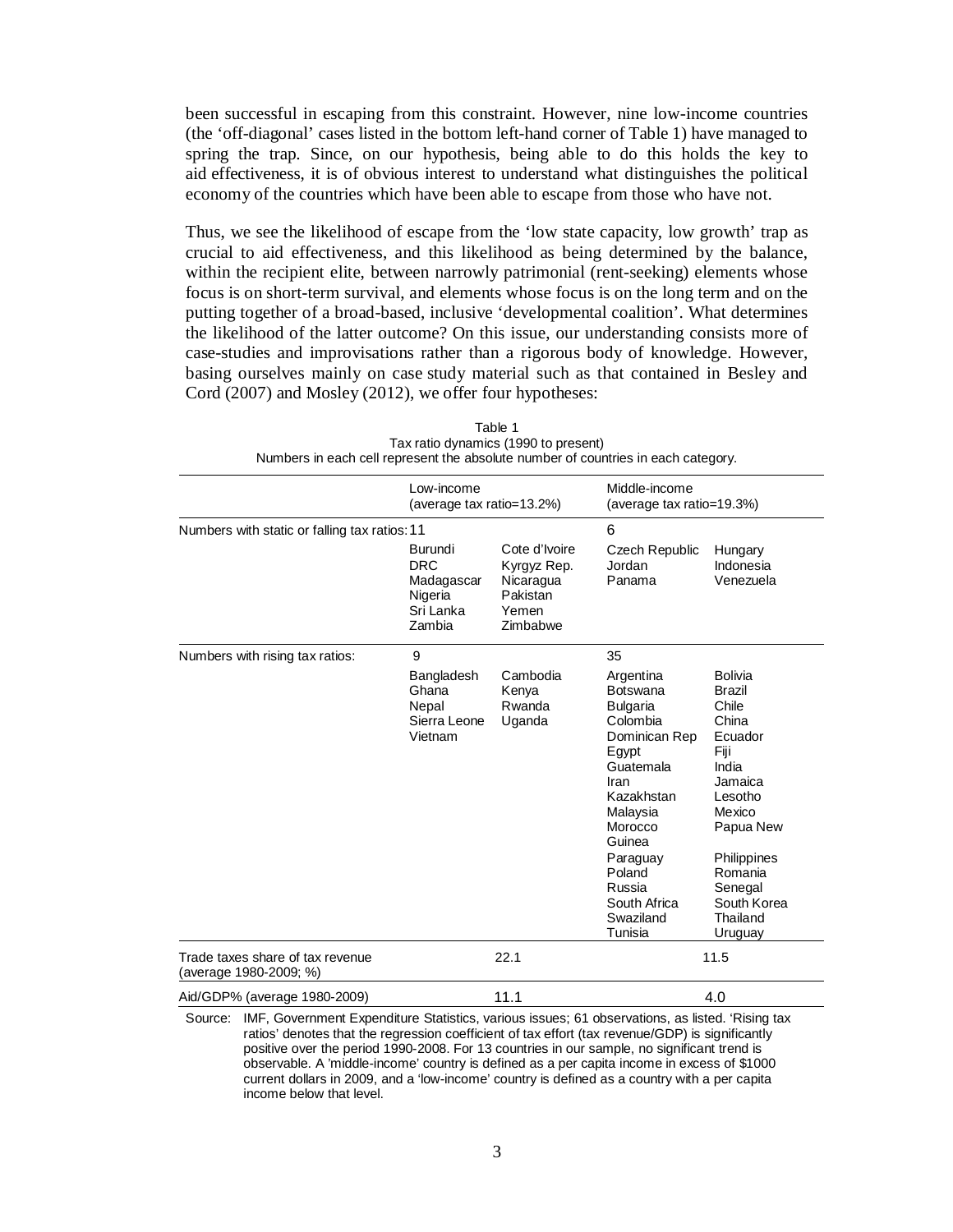# *Hypothesis 1*

*Inclusiveness* (specifically in the allocation of fiscal resources) often comes about because exclusiveness has repeatedly failed to deliver growth or political stability, and the fundamental institutional changes associated with its advent are often associated with a learning experience such as a period of chronic political instability which convinces the elite that 'we cannot carry on like this if we are going to progress'. We can return again to the example of Uganda, whose National Resistance Movement, from the early 1990s onward decided that fundamental fiscal reforms were required to establish the state on a stable and inclusive basis, which it saw as a precondition for economic growth over the long term,<sup>3</sup> and it did this because it became convinced from the bloody experience of the years 1972-85 that that experience would recur unless long-term reforms of state-building, of which an overhaul of both tax and expenditure were a part, were undertaken. However, Ghana, Mozambique and Rwanda in the 1990s, Sierra Leone at the turn of the millennium, and more recently Bolivia, Ecuador, Argentina, and Indonesia in the wake of the shocks inflicted by the 'East Asian crisis' in the early 2000s, are all good examples of regimes which also learned from misery and fundamentally modified their political systems and specifically their fiscal regimes in a more inclusive direction to head off a return to political chaos. The first four of these, being low-income countries, are countries which escaped from the 'tax trap', as can be seen from Figure 1. Although some of these cases, notably Bolivia since 2006, are quite recent and untried, it is at least a valid working hypothesis that one factor making for strong, inclusive states is a trauma that makes the practices which led to previous instability appear patently unsustainable.

## *Hypothesis 2*

 $\overline{a}$ 

More inclusive and durable political settlements (including those that make an escape from the 'tax trap' possible) are often facilitated by credible signals of equity and fair dealing emanating from the elite. One way of making such a signal is to make an explicit redistributive linkage between taxes and expenditure, $4$  as in the case of taxes on mineral exports linked to payments to pensioners and the unemployed in Latin America (Argentina, Bolivia, Ecuador). This model has now also been applied also in Africa, for example by means of windfall taxes in Zambia (Cheeseman and Hinfelaar 2009) Ghana; for another African case, Mauritius, see Bräutigam in Bräutigam, Fjeldstad and Moore 2008: Chapter  $6$ ).<sup>5</sup> Such institutional reforms may be useful in representing taxation as an element in a social contract with the public, in which the public is invited to participate for the common good of building up public services, rather than a coercive

<sup>3</sup> See Hickey (2005); Lindemann (2011) and Mosley (2012: chapter 5). Note that Lindemann sees the inclusiveness of the Ugandan political bargain as being limited to those in the west, southwest and centre of the country

<sup>4</sup> Addison, Roe and Smith are on this same wavelength when they write (2006: 6): 'When analysing the effect of fiscal policy on poverty, it is tempting to look solely at the expenditure side. But (their study of fiscal policy for poverty reduction) emphasises the importance of viewing fiscal policy in its totality'.

<sup>5</sup> Other cases of export taxation used to increase equity and broaden political participation are provided by Ghana (Mosley 2012: 5) and Mauritius (Bräutigam, Fjeldstad and Moore 2008). In Bolivia, the shift to an 'equitable pattern of taxation was particularly powerful because previous attempts to broaden the tax net (such as that attempted by the IMF in 2002) had taken place against a background of extreme inequity where multinational mineral companies paid next to no corporation tax, and many high-income earners paid no tax at all (Mosley 2012: chapter 10).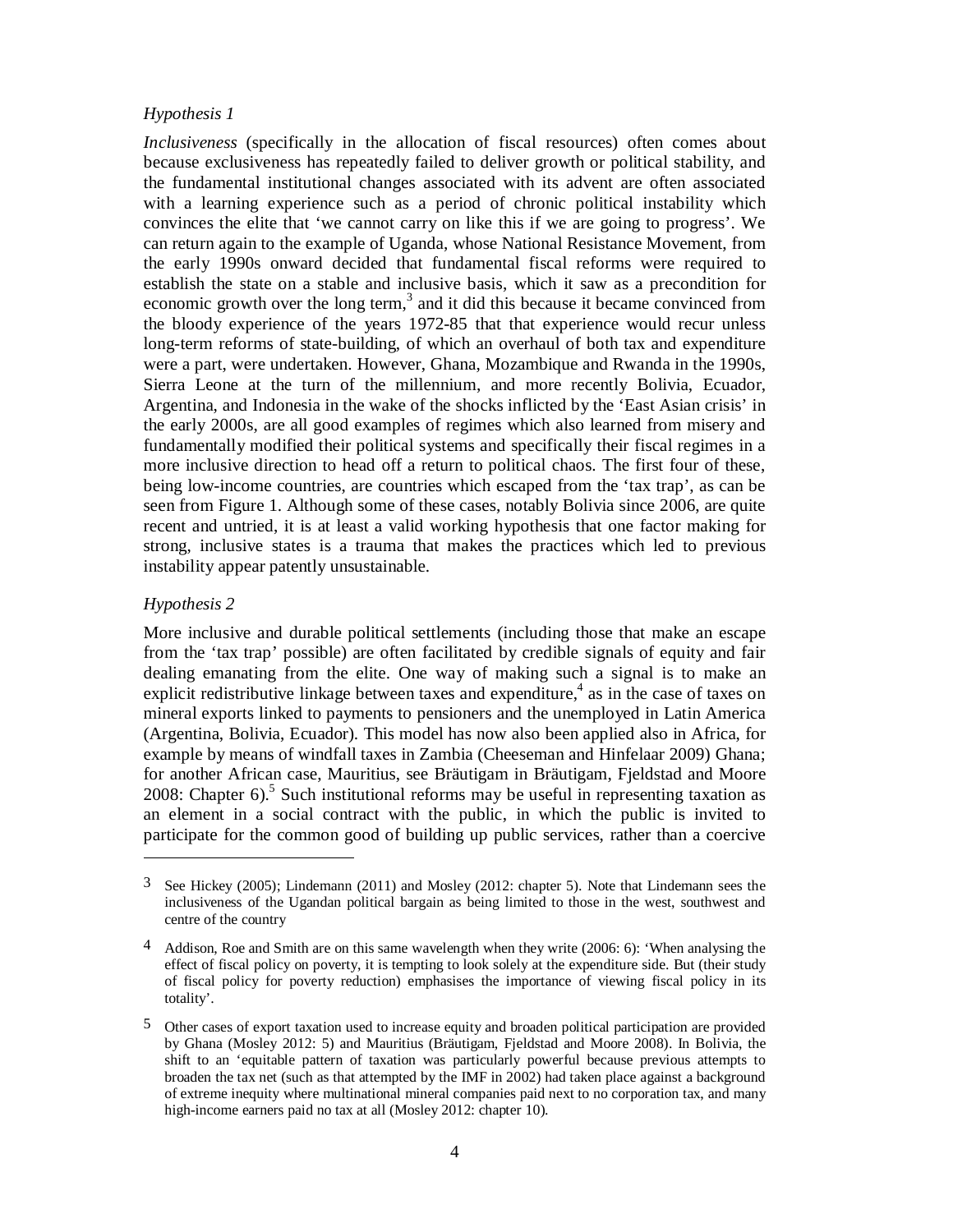and unjust process (Bräutigam, Fjeldstad and Moore 2008) and thereby widening the tax net and making an escape from the tax trap feasible, as has occurred in––amongst the 'off-diagonal' countries of Table 1—Ghana, Bolivia and Zambia.<sup>6</sup> Another way of sending such a signal is to reform the constitution with a view to its delivering greater social justice, which has occurred in Ghana (early 1990s), Argentina and Ecuador (early 2000s), and Bolivia (2005-08). Yet another is to alter the mix of public expenditure, as well as taxation, in a direction that achieves greater equity and reduces military centrality (i.e., not just the share of military expenditure but the role of the military in government). We call this the 'social efficiency wage' approach, because it reduces social instability through the payment of a higher social wage, just as in labour economics, the payment of a higher private wage (known as an 'efficiency wage') increases the stability and efficiency of the labour force (Stiglitz 1976; Hudson, Lenton and Mosley 2011).

### *Hypothesis 3*

 $\overline{\phantom{a}}$ 

The social and political relationships that form between aid donors and recipients are crucial to determining possibilities for tax diversification and tax yield––and thence for determining expenditure and aid effectiveness. As acknowledged by Bräutigam and Knack (2004), these relationships can be both creative and destructive of long-term fiscal capacity, but the balance of their exposition is towards an emphasis on the destructive element in the story, through costs imposed by fragmentation of aid effort between donors, through leakages of aid flows into corruption, and through the moral hazard problem that, as they put it, 'aid might make governments less likely to put in place the policy framework, local funds, and trained personnel needed for development' (Bräutigam and Knack 2004: 263), which is in essence the problem already highlighted earlier, that if recipient motivation is 'wrong', aid flows may substitute for tax effort. This is particularly likely to be the case if the recipient, for geopolitical or other reasons, knows that the donor's threat to withdraw aid is not credible.<sup> $\tau$ </sup> However, the other side of this coin is that if recipient motivation is developmental, or becomes so as the result of an evolution of trust-relationships between donor and recipient (Mosley and Suleiman 2006; Mosley 2012: chapter 7) aid may be used to derive ideas which enable the recipient to diversify his taxbase, and to hire personnel which enable those ideas to be implemented and the underlying problem of state weakness tackled at root, as occurred in (to discuss only cases in the bottom left quadrant of Table 1) Uganda, Rwanda, Sierra Leone, and Ghana between 1990 and the present.<sup>8</sup> In all of these cases, it was by no means 'love at first sight', in the sense of the donor's desire to spend aid developmentally being immediately matched by a corresponding 'long-run capacity-

<sup>6</sup> In Zambia, the new mineral tax regime came in only in 2008 (and was rescinded in 2009, and partially restored in 2011); therefore it has not had any opportunity to have a big effect on tax ratios yet, and Zambia appears in Table 1 as a country where no significant upward trend in tax ratios is yet observable.

<sup>7</sup> A currently highly topical case of moral hazard is Pakistan, where for geopolitical reasons donors cannot credibly threaten to cut off aid, but where tax effort has always been weak and this weakness is part of the state's fragility. Another attempt is being made to tackle this problem by earmarking much of a large increase in aid to Pakistan to girls' education and at the same time instructing the Pakistani government to address the underlying weakness of its tax system. See 'Pakistan told to make wealthy pay more tax: terrorism fight at heart of Cameron trip to Pakistan', *Guardian,* 6 April 2011.

<sup>8</sup> For a valuable case study of Tanzania which also illustrates the interaction between aid, administrative capacity and tax structure see Morrissey (1995)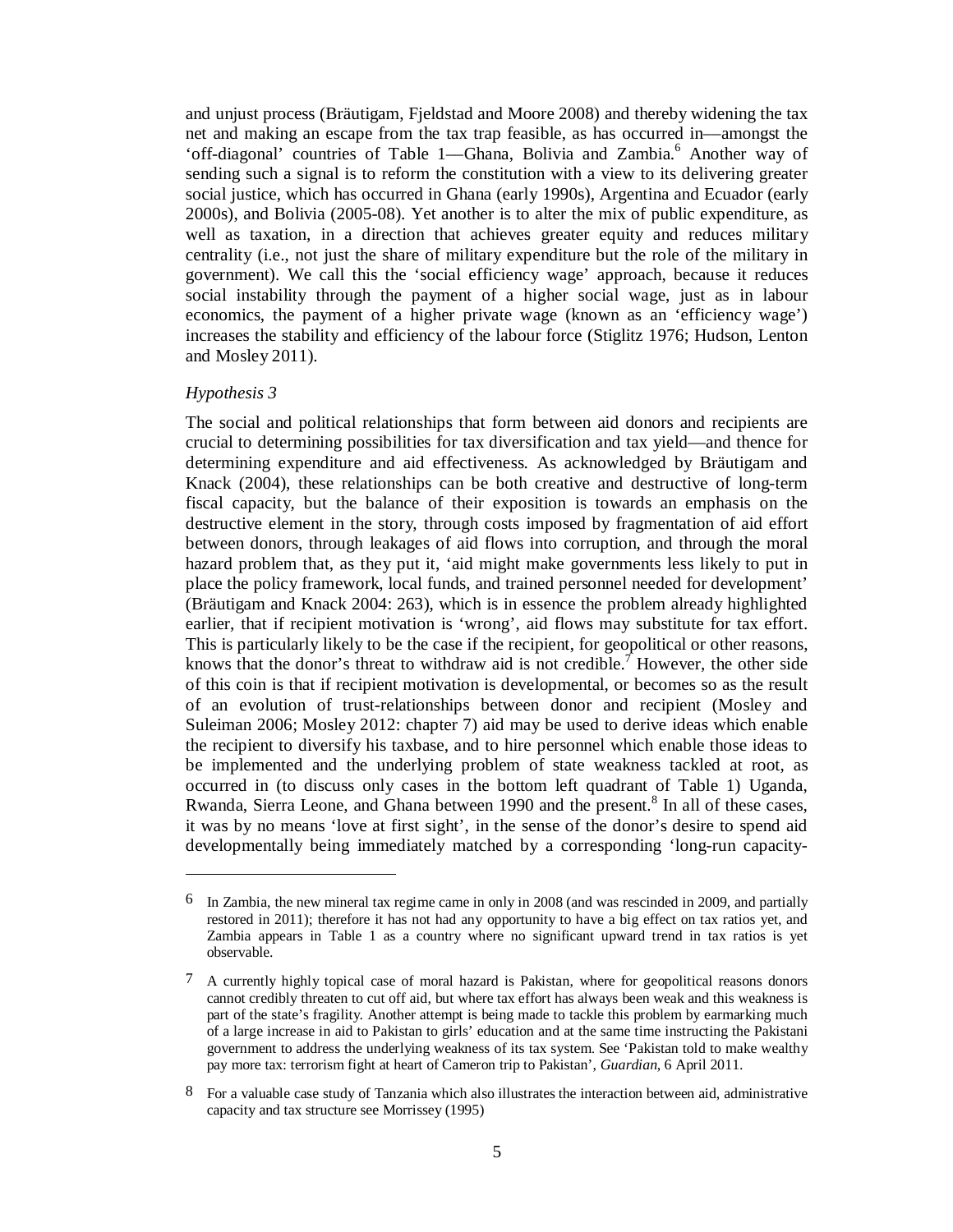building' motivation among the recipient elite: the chemistry took time to evolve, in the cases mentioned, and of course in some cases it did not evolve at all.<sup>9</sup> The challenge which we confront in the next section is to represent the evolution of that chemistry empirically.

## *Hypothesis 4*

Finally, the scope for varying tax and expenditure levels is of course influenced by the state of the macro-economy: when the fiscal balance becomes unsustainable, there is more pressure to raise taxes.

Thus the fundamental process which we are seeking to model is that the four political economy factors described above (at least) determine the ability of tax structures to achieve exit from the 'low-income, weak state trap', tax revenue contributes to the determination of public expenditure, and the pattern and level of public expenditure



Source: Drawn by the author.

-

<sup>9</sup> Critical elements in the evolution of this chemistry of trust-relationships are (i) the willingness and ability of recipients to send signals of willingness to implement 'fundamentals', in particular a coherent poverty reduction strategy programme, (ii) the willingness of donors to indulge slippage on some performance criteria as long as these 'fundamentals' were complied with, and (iii) the quality of the underlying personal relationships and networks of communication, which helped to determine (i) and (ii) . For the basic argument underlying the argument about trust presented here, supported purely by African illustrations, see Mosley and Suleiman (2006) and Mosley (2012: chapter 7). For a Latin American discussion of the social and cultural factors underlying the decision to pay tax, including trust in the tax system, see Bergman (2003).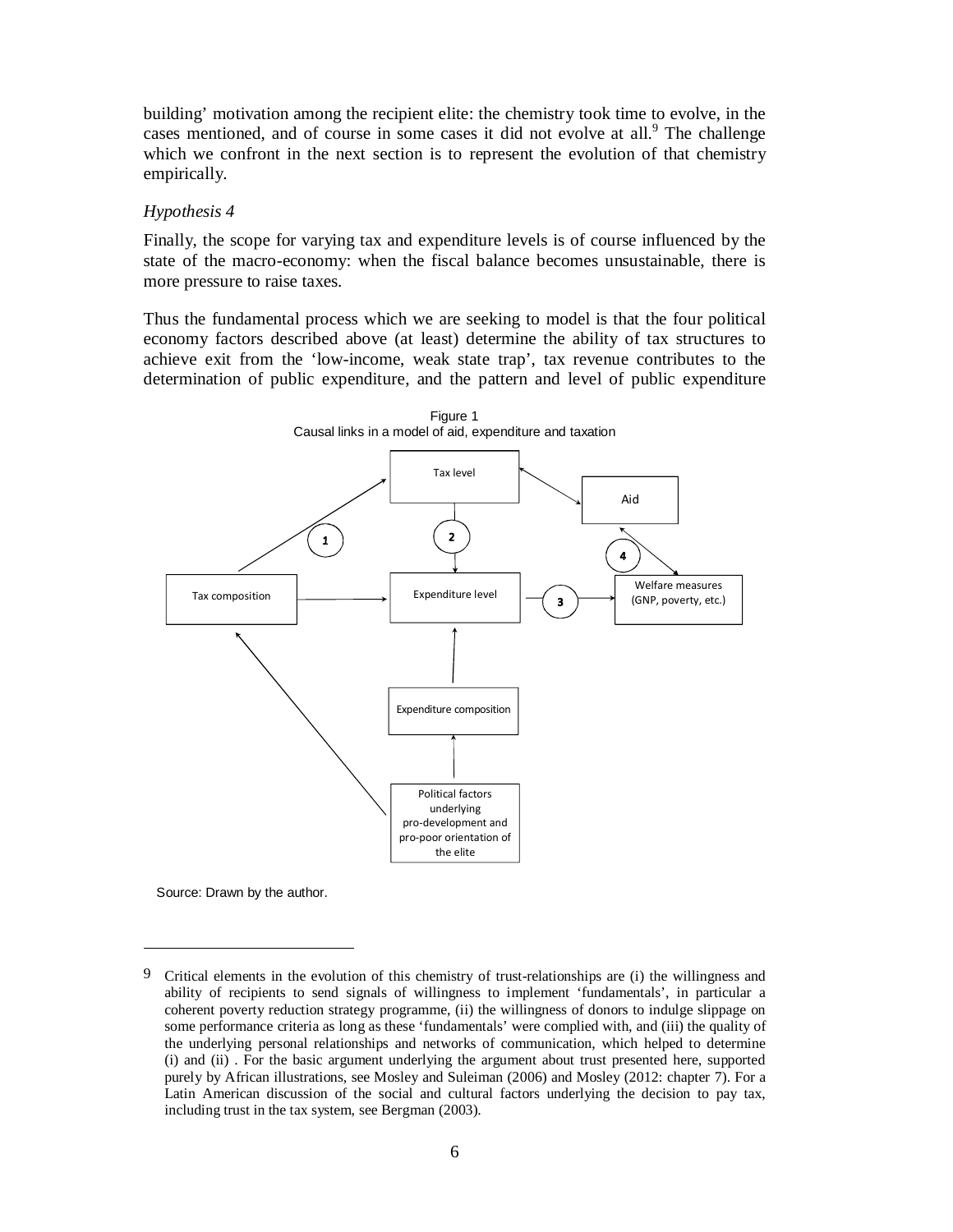determine the impact of aid on growth. (To understand the impact of aid on poverty, we need also to factor in the poverty-leverage of public expenditure.) This sequence is portrayed graphically in Figure 1.

We can now embed these ideas within the enormous, and still growing, literature on aid effectiveness. This literature in the 1980s quickly became aware that the effectiveness of aid depended on the use which the public sector as a whole, and not just aid-financed activities, made of it (Mosley, Hudson and Horrell 1987; Boone 1996, etc.). However, the main axis of this research quickly became fixated on public *expenditure* rather than on the financing of the public sector as a whole, and in particular, of course, on the problem of fungibility––of whether aid flows tended to encourage or to restrain a movement of that expenditure into more productive uses (McGillivray and Morrissey 2001). The issue of whether public expenditure was being properly spent by aid recipients then became interlocked with the controversy over whether policies of globalization and openness were crucial to effective resource allocation in the public and private sector and thence to aid effectiveness, as contended by Burnside and Dollar (2000) and refuted by Hansen and Tarp (2001). In the excitement of discovering––sadly only for a short time––that a secular improvement in aid effectiveness was taking place, the analytical spotlight became focussed on annual growth data and on the short-term influence of policy on these; and some of the longterm processes which underpinned that improvement, in particular the hesitant emergence of 'developmental states' in some parts of the developing world, were in our judgment overlooked. This is natural if one's focus is on the short term, since an increase in taxation, all else held constant, automatically and tautologically lowers income. However, in a longer-term perspective where state expenditures are seen as dependent on the structure of institutions, including revenue collection, which supports those expenditures, those institutions cannot be overlooked.10 The purpose of this paper is to explore whether the performance of the fiscal system in this long-term sense, incorporating the role of revenue-collecting institutions, contributes to long-term aid effectiveness.

# **3 Empirical strategy**

The essential story presented above (as Figure 1) contains three basic steps: the political economy variables discussed above determine tax structure and the ability of tax revenue to grow; tax revenue plus other causes determine expenditure; and these fiscal variables condition the state's ability to deliver, and thence the effectiveness of overseas aid. The model to be estimated consists of these three basic steps, plus a fourth equation in which aid is endogenous; these correspond to the links represented as (1) through (4) on Figure 1. Our specification of these building-blocks is:

# *Tax revenue*

 $\overline{a}$ 

In essence, the ability of the state to develop its tax revenue, as discussed above, is determined by its ability to diversify out of the strait-jacket of taxes on trade, and more broadly by its ability to confront rather than be bought off by powerful rent-seekers who

<sup>10 &#</sup>x27;Large-scale aid and debt relief cannot work without a good fiscal system' (Addison, Roe and Smith 2006: 1).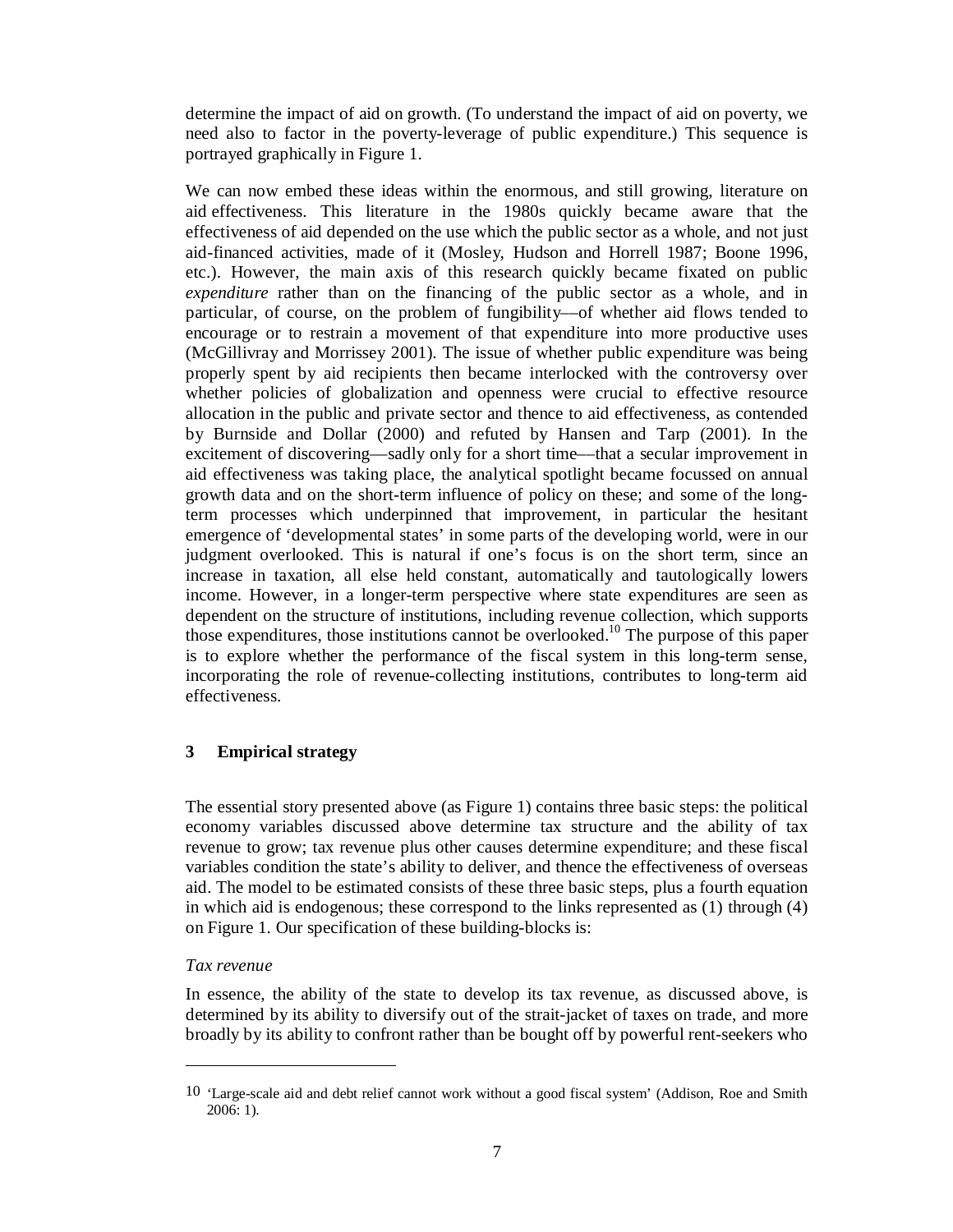pay no tax. We specified above three elements in the process by which elites may be motivated to escape from the tax trap: a political trigger motivating them to find a longterm way out of the trap, a relational environment which provides them with the technical means for doing so, and an atmosphere of justice which provides a climate in which social contracts can be built and an institutional gateway for doing this. Thus:

$$
T/Y = f(D(M, GI, S))
$$
 (1a)

where D is a measure of tax diversification, representing the potential for escaping from the low tax/weak state trap, and M, I and S are the political-economy factors which, as discussed above, make such escape possible by providing incentives to the diversification and inclusivity of the tax system. We specify these factors as:

- $M =$  'learning from misery variable' = 1 if political instability in previous year, 0 otherwise, representing the ability of 'traumas' as described above to induce a broadening of the revenue base;
- I = 'inclusiveness variable' denoting proxies for public trust in tax system, namely;
- $GI =$  Gini coefficient of (vertical) inequality;
- $HI =$  indicator of (measures for overcoming) horizontal inequality;
- $L =$  indicator of links from taxes to public expenditure;
- S = social capital: the relational environment between aid donors and recipients, which influences the size and stability of aid flows. This is influenced by:
- $IMF =$  the volume of IMF and World Bank loans, whose technical assistance acts as a vehicle for providing recipient governments with administrative capacity and ideas, and in particular ideas about how to broaden the  $taxbase<sup>11</sup>$ , and also
- TR ('trust') = a measure of the level of trust, or effective working relationships, between aid donors and recipients. We proxy this in two alternative ways: a measure of the frequency of *interruption* of programme lending (budget support loans) by Bank and Fund to recipient countries, and a measure of *forgiveness* by the Bank of slippage on performance criteria imposed by those institutions.

Thus the complete tax equation is:

-

 $T/Y = constant + b_1D + b_2M + b_3I(G,HI,L) + b_4S(IMF,TR_1,TR_2)$  (1)

<sup>11</sup> Note that budget support provided by the IMF and World Bank is also aid, thus (1) provides us with a means of incorporating into the story the idea of Bräutigam and Knack (and others) that tax collection is endogenous to aid flows.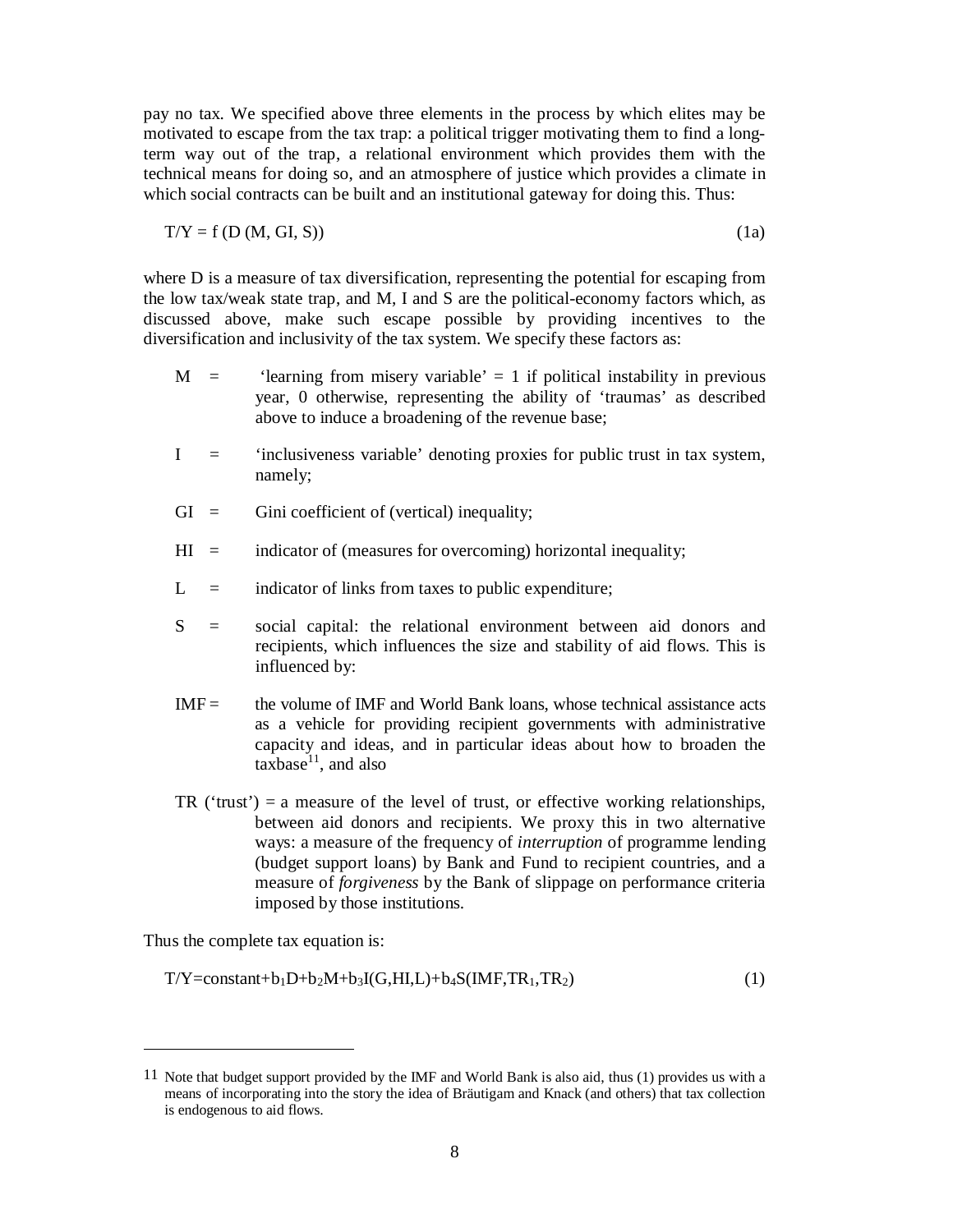#### *Public expenditure*

By the argument presented above and in Haggard and Kaufman (2008), the ability of the state to expand its expenditure is heavily dependent on the taxbase. Expenditure is also constrained by cyclical factors, as the world economy is discovering at the moment, when budget deficits are high, public borrowing cannot be increased without increasing the costs of borrowing and putting credit ratings at risk. Haggard and Kaufman also suggest that the expenditure ratio, especially the ratio of social expenditure to GNP, will be determined by the degree of openness of the economy and by the degree of voice and accountability in the political system. Thus the complete expenditure equation is

$$
G/Y = f(T/Y, BD, polity, openness)
$$
 (2)

where G/Y and T/Y are as defined above and:

 $BD = budget deficit or surplus as a percentage of GNP$ openness = Penn World Tables measure of openness of economic system Polity  $=$  Polity 4 measure of democratic accountability.

### *Aid, growth and other measures of wellbeing*

Aid effectiveness now enters the story directly. Aid is included in the growth Equation (3) as an independent variable in a fairly standard new growth theory equation, including in particular for ease of comparison, the standard controls used by Rajan and Subramaniam (2008) and other recent contributors to the aid effectiveness literature, including initial income, openness and political shocks. (A variable lag operator appears against the aid term, since the length of the lag from aid to growth is one of the key issues of contention related to whether 'aid works'. The one innovation in (3) is a compositional variable which we refer to as the *social efficiency wage,* the proportion of public expenditures that is devoted to mitigating social tensions, and thereby protecting the state, as discussed earlier. We define this (Hudson, Lenton and Mosley 2011) as the share of public expenditure committed to functions which increase social equity: education, health, housing and social protection, less military expenditure. The social efficiency wage is thus a mechanism somewhat analogous to the social justice term in the tax Equation (1): it sends a signal of the interests with which the government is identified, and of the degree of justice, or otherwise, with which the elite intends to arbitrate between those interests. Our hypothesis is that a higher social efficiency wage will induce a greater sense of social justice, and by thereby moderating the likelihood of political instability (Alesina and Perotti 1996) increase investment and growth.

$$
Growth = f(A/Y_{(t-n)}, G/Y, openness, SEW, Y_{1980}, political shocks)
$$
 (3)

Other measures of well-being (for example poverty) can be incorporated by expressing them as functions of growth and other variables seen as influencing the poverty elasticity, such as measures of social equity:

$$
Poverty = f (growth, G/Y, Y/N, )
$$
\n(3a)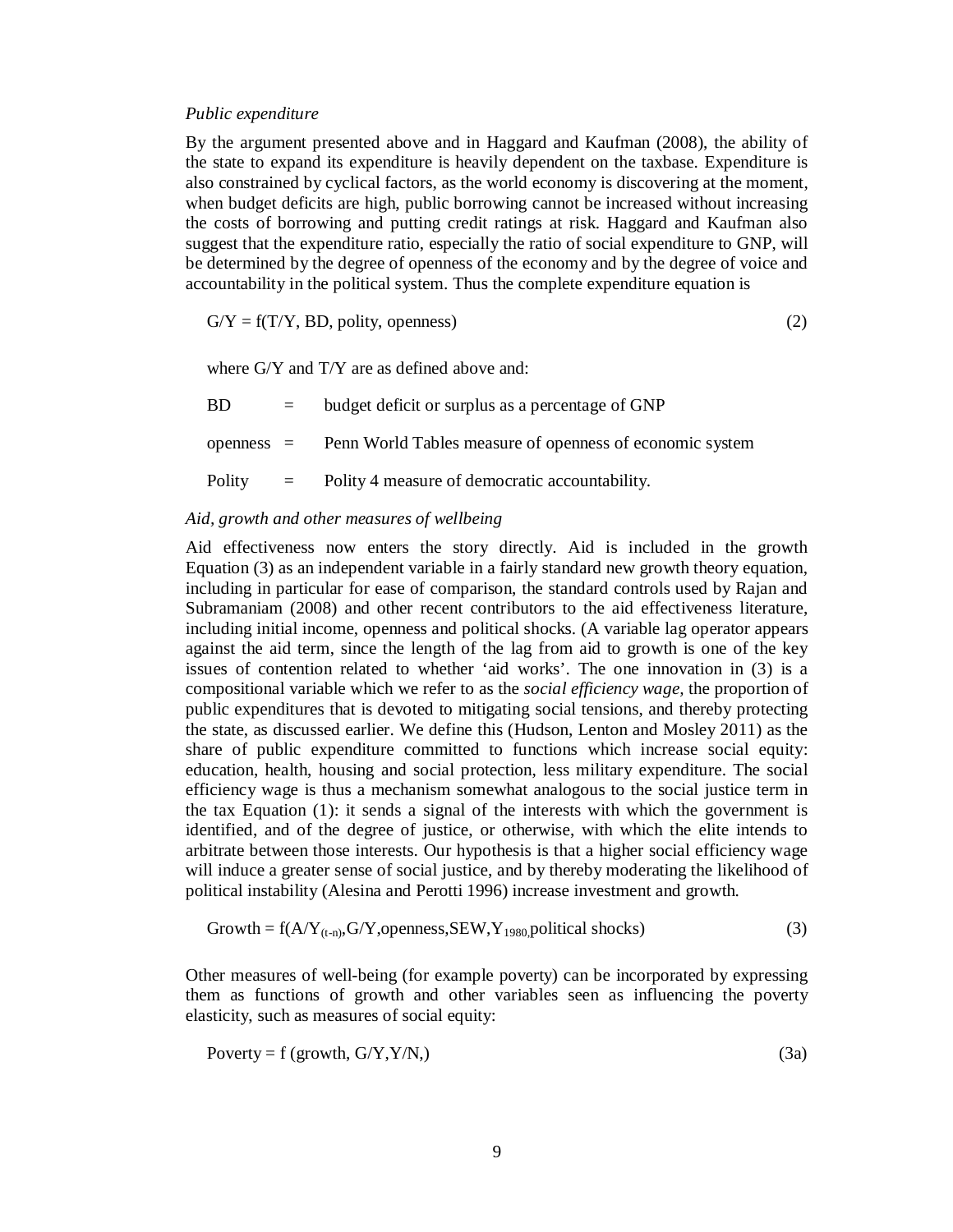Finally, aid is itself endogenous – in particular to income levels( $Y/N$ ), as most donors seek to concentrate aid on the poorest people and country size. Other standard instruments such as population (N) are also included.

$$
A/Y = f(Y/N, N...)
$$
 (4)

A list of all the variables in the model and their sources is set out in Table 2.

|                 |                                                                                                                     | Notation                                                                                                                                          |                                                                                                             |
|-----------------|---------------------------------------------------------------------------------------------------------------------|---------------------------------------------------------------------------------------------------------------------------------------------------|-------------------------------------------------------------------------------------------------------------|
| Symbol          | Meaning                                                                                                             | Specification                                                                                                                                     | Data source                                                                                                 |
| T               | Tax revenue                                                                                                         | Government revenue, from<br>both national and local<br>taxation                                                                                   | World Bank WDI                                                                                              |
| Y               | Gross domestic product                                                                                              | GDP at constant prices                                                                                                                            | World Bank WDI                                                                                              |
| N               | Population<br>(hence Y/N= per capita income)                                                                        |                                                                                                                                                   | World Bank WDI                                                                                              |
| М               | 'Learning from misery variable',<br>representing ability of shocks<br>to trigger diversification of tax<br>system   | Dummy variable: 1 if<br>political instability in<br>previous year, 0 otherwise                                                                    | ucdp_loc dataset                                                                                            |
| G               | Vertical inequality                                                                                                 | Gini coefficient of inequality                                                                                                                    | World Bank WDI                                                                                              |
| HI              | Proactive government signals<br>to reduce horizontal inequality:                                                    |                                                                                                                                                   |                                                                                                             |
| L               | Indicator of links from tax<br>to public expenditure                                                                | Dummy variable: 1 in yrs in<br>which export taxation or<br>conditional cash transfers<br>are used to finance pro-poor<br>expenditure, 0 otherwise |                                                                                                             |
| TR <sub>1</sub> | 'Trust indicator 1'= flows of<br>expenditure from IMF and World<br>Bank group to individual<br>developing countries | Budget support expenditure<br>(ESAFs and PRGFs) to<br>countries indicated, in<br>current \$                                                       | World Bank and IMF,<br><b>Annual Reports</b>                                                                |
| TR <sub>2</sub> | 'Trust indicator 2' = frequency<br>of interruptions to IMF/WB aid<br>disbursements                                  | Dummy variable: 1 in yrs<br>when disbursement of<br><b>ESAFs and PRGFs was</b><br>interrupted, 0 otherwise                                        | World Bank and IMF,<br>Annual Reports (for<br>period before 1999, data<br>are presented by<br>Mecagni 1999) |
| BD              | Budget deficit or surplus<br>as percentage of GDP                                                                   | Total expenditure (general<br>government + local<br>government) – total revenue                                                                   | World Bank WDI                                                                                              |
| <b>Openness</b> | Measure of openness of markets                                                                                      | Average openness in eight<br>markets (foreign exchange,<br>labour, interest rates, inter<br>al.)                                                  | Penn World Tables                                                                                           |
| Polity          | Measure of democratic<br>accountability                                                                             |                                                                                                                                                   | Polity4 index<br>(www.systemicpeace.org)                                                                    |
| SEW             | 'Social efficiency wage'                                                                                            | (Education+health+housing<br>+ social protection, less<br>military expenditure) as a<br>share of total public<br>expenditure (G)                  | IMF, Government<br><b>Expenditure Statistics</b><br>Yearbook                                                |

Table 2

Source: Compiled by the author.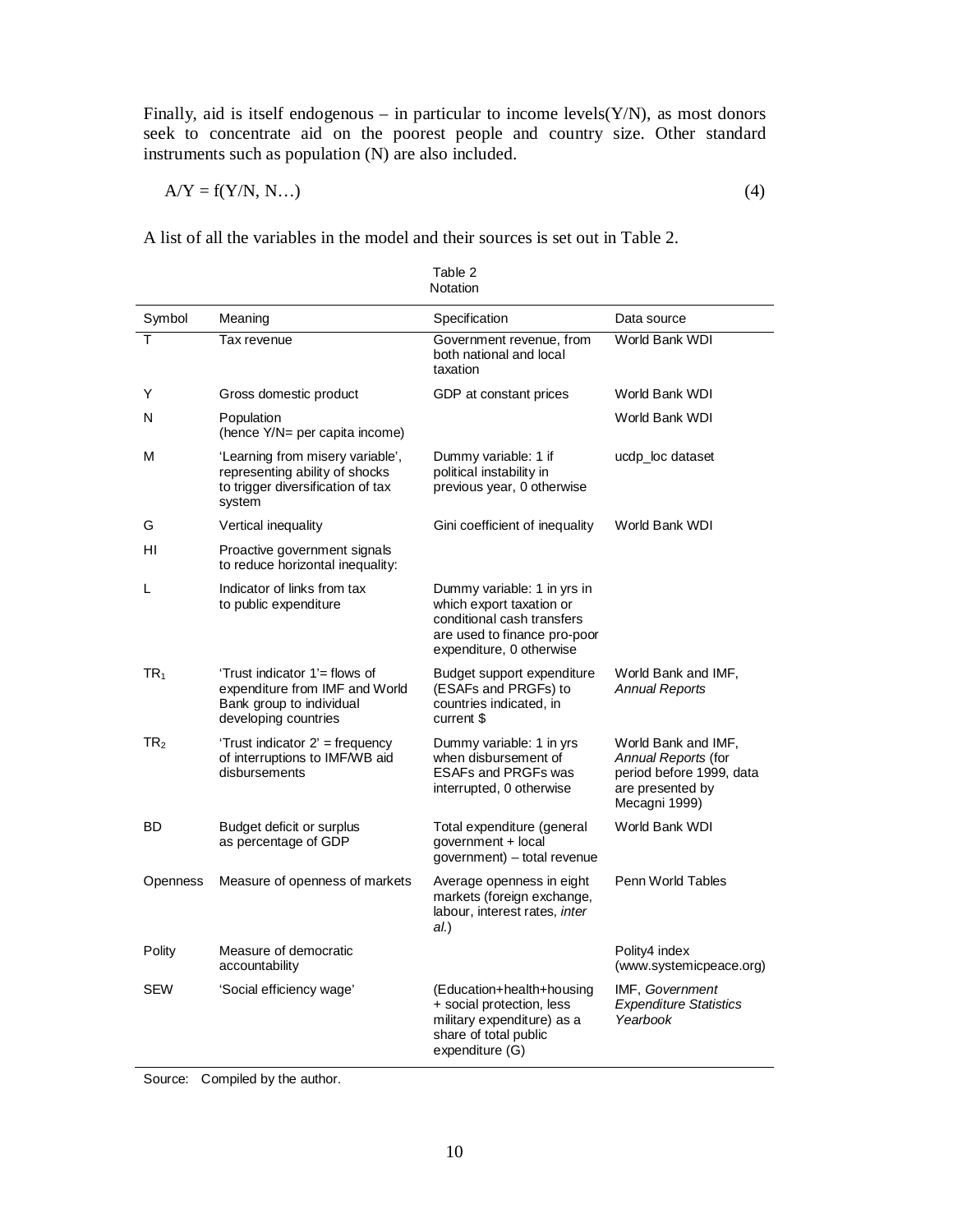Although this model is portrayed as a linear sequence, there are numerous linkages going in the opposite direction: i.e., tax receipts and aid itself are both endogenous to growth. Hence, as normal, we estimate the system  $(1)$ – $(3)$  by instrumental variables methods, using both 3SLS (in order to portray the separate interactions within the model) and, for ease of comparison, the same GMM specification as used by Rajan and Subramaniam (2008) to estimate their model.

Table 3 presents the results from the three-stage least squares specification, which has the merit of portraying all of the causal relationships as separate equations. This suggests (Equation 1) that tax structure (the share of trade taxes in total tax revenue), the dummy variable for interruptions in the flow of loans from the IMF and World Bank (considered as a measure of the quality of trust-relationships between donor and recipient institutions) and, most of all, the flow of loans from the IMF and World Bank itself, considered as a proxy for technical assistance in the provision of both ideas for tax design and in laying the groundwork for the administration of new taxes,  $12$  exercise a significant influence on the level of tax effort (measured here as the tax/GDP ratio). Tax effort in turn (Equation 2) exercises significant influence on the ratio of expenditure to GDP, and within this system of relationships, aid has a weakly significant (at the 10 per cent level) influence on growth (Equation 3) and a stronger 'positive' influence<sup>13</sup> on the infant mortality measure of poverty (Equation 4). In the light of the emphasis of recent literature on capturing the lags in the system, it is necessary to examine the relationship between growth and lagged aid, as well as current aid. Here the news is less good: when aid is lagged, the positive correlation between aid and growth, although still present, loses its significance.<sup> $14$ </sup>

It is important to understand how robust these results are, and in order to achieve this, an obvious way to progress is to estimate the system of equations by the 'system GMM' method, which has been commended on econometric grounds by Roodman (2006) and is also that used by Rajan and Subramaniam to generate their rather sceptical results on aid effectiveness and also by Arndt, Jones and Tarp (2009) and Minoiu and Reddy (2010) to generate their more sanguine results. This way of operating has the limitation that instead of being able to observe the constituent equations of the model (1) through (4) as separate elements in an interactive process, we need to collapse those four equations by substitution into a single model for growth, adding a lagged dependent variable. With some elimination of controls which showed no significance in Table 3, this gives:

 $\overline{\phantom{a}}$ 

GDP growth  $= 12.54***$  - 0.20 (aid lagged 5 yrs) -0.084\*\*\* (total gov.expenditure/GDP)  $(3.83)$   $(1.03)$   $(3.24)$  +0.055\*(openness to trade) – 0.0009 (1988 GNP/capita) + 0.19 (social efficiency wage) +0.071\*\*secondary  $(1.83)$   $(0.60)$   $(0.74)$   $(2.13)$ enrolment rate, observations=78, p=0.0000, 'r-squared'=0.18.

<sup>12</sup> For example, very substantial survey and legal work is required in order to bring into being a new tax on a base for which insufficient data currently exist. In order to tax land or any other form of capital, for example, a register of the valuation of each taxable piece of wealth has to be constructed, and in assembling these data and constructing the legal framework needed to bring the tax into being, external technical assistance, from the Fund and from other donors, has often been needed.

<sup>13</sup> Aid, in Equation 3a, is negatively correlated with infant mortality, and therefore its influence is 'positive' in the sense that it improves wellbeing.

<sup>14</sup> Within an equation structure identical to (1) through (4) above, the growth equation (3) becomes the following when aid is lagged five years: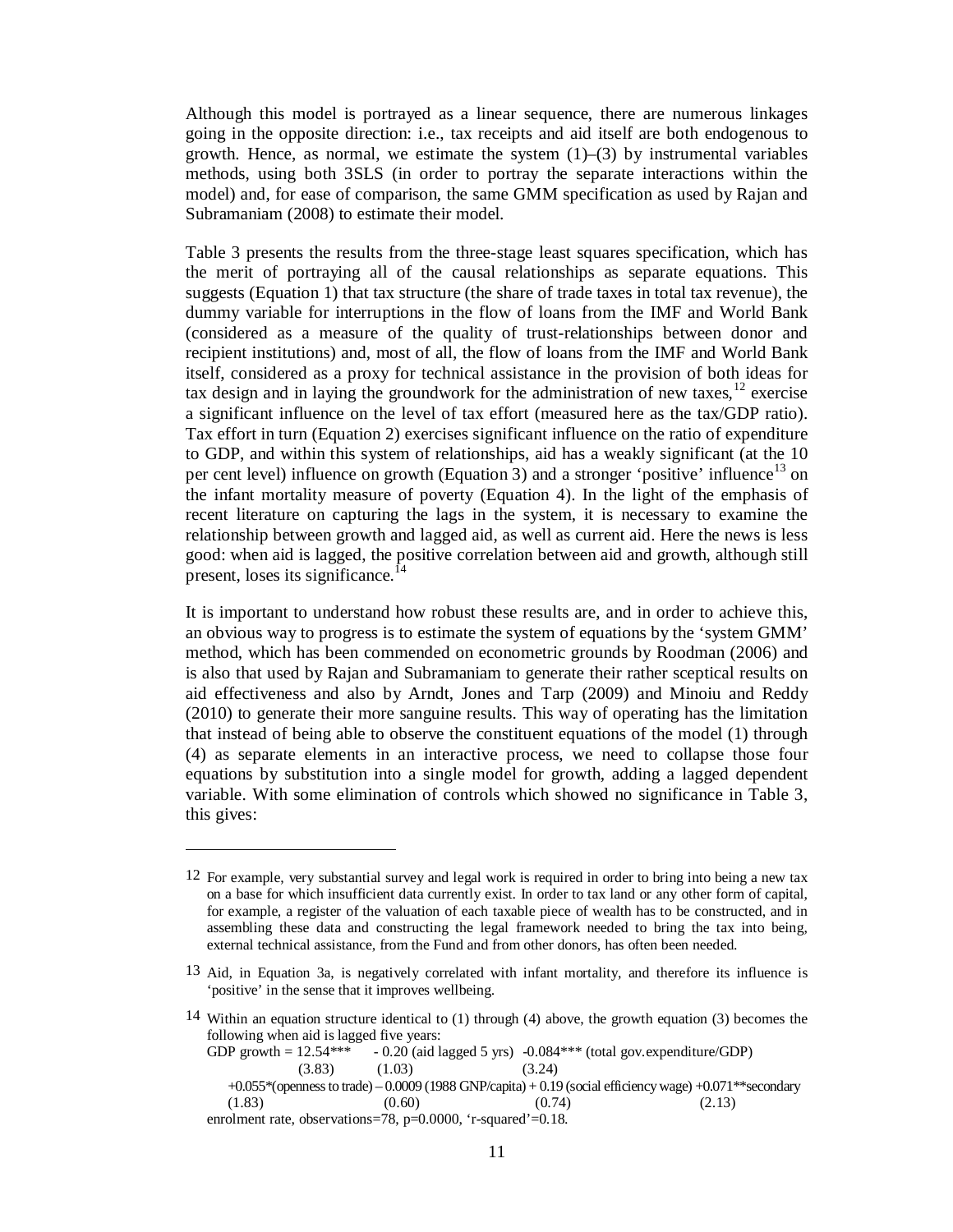|                                                                                       |                                                                                                                           |                                     |                             |                      | (3a) Poverty<br>(measured                              |                      |                       |
|---------------------------------------------------------------------------------------|---------------------------------------------------------------------------------------------------------------------------|-------------------------------------|-----------------------------|----------------------|--------------------------------------------------------|----------------------|-----------------------|
| Dependent variable                                                                    | (1)<br>Tax effort                                                                                                         | (2) Public<br>expenditure           |                             | (3)<br>Growth        | as infant<br>mortality)                                |                      | (4)<br>Aid            |
| Constant                                                                              | $9.10***$ 8.63***<br>(4.95)<br>(4.65)                                                                                     | $9.30***$<br>(9.38)                 | $9.04***$<br>(9.13)         | $13.9***$<br>(4.00)  | $111.1***$<br>(15.97)                                  | (1.43)(16.79)        | $0.97$ 8.12***        |
| Political economy determinants of tax effort:                                         |                                                                                                                           |                                     |                             |                      |                                                        |                      |                       |
| Tax diversification 1: Trade<br>taxes/total taxes                                     | $-0.11***$<br>$-0.13**$<br>(1.97)<br>(2.21)                                                                               |                                     |                             |                      |                                                        |                      |                       |
| World Bank/IMF<br>disbursements(£million)                                             | $0.054***0.053***$<br>(6.08)<br>(5.98)                                                                                    |                                     |                             |                      |                                                        |                      |                       |
| 'Donor social capital index':<br>interruption in disbursements<br>from IMF/World Bank | $-6.13***$ $-6.00***$<br>(4.10)<br>(3.97)                                                                                 |                                     |                             |                      |                                                        |                      |                       |
| End of conflict dummy                                                                 | 0.73<br>1.06<br>(0.76)<br>(1.09)                                                                                          |                                     |                             |                      |                                                        |                      |                       |
| Determinants of government expenditure:                                               |                                                                                                                           |                                     |                             |                      |                                                        |                      |                       |
| Tax/GDP ratio                                                                         |                                                                                                                           | $0.44***$<br>(4.11)                 | $0.45***$<br>(4.23)         |                      |                                                        |                      |                       |
| Budget surplus/deficit                                                                |                                                                                                                           | $-0.61**$<br>(6.57)                 | $-0.64**$<br>(6.66)         |                      |                                                        |                      |                       |
| Openness to trade                                                                     |                                                                                                                           | (2.27)                              | $0.034** 0.034**$<br>(2.28) | $0.071*$<br>(2.36)   | $-0.13**$<br>(2.11)                                    |                      |                       |
| Polity                                                                                |                                                                                                                           | 0.056<br>(1.18)                     | 0.004<br>(0.07)             |                      |                                                        |                      |                       |
| Determinants of growth:                                                               |                                                                                                                           |                                     |                             |                      |                                                        |                      |                       |
| Aid                                                                                   |                                                                                                                           |                                     |                             | $0.44*$<br>(1.86)    | $-3.29***$<br>$(-5.20)$                                |                      |                       |
| Total government expenditure                                                          |                                                                                                                           |                                     |                             | $1.15***$<br>(4.02)  | $-0.92$<br>(1.56)                                      |                      |                       |
| 1988 per capita income                                                                |                                                                                                                           |                                     |                             | $-0.001$<br>(0.64)   | 0.0001<br>(0.01)                                       |                      |                       |
| 'Social efficiency wage'                                                              |                                                                                                                           |                                     |                             | 0.22<br>(0.84)       | $-1.90***$<br>(3.32)                                   |                      |                       |
| Secondary school enrolments                                                           |                                                                                                                           |                                     |                             | $0.10**$<br>(2.50)   | $-0.93***$<br>(9.53)                                   |                      |                       |
| Instruments for aid:                                                                  |                                                                                                                           |                                     |                             |                      |                                                        |                      |                       |
| Population size                                                                       |                                                                                                                           |                                     |                             |                      |                                                        | $(4.04)$ $(7.62)$    | $-0.003***-0.006***$  |
| GNP per capita                                                                        |                                                                                                                           |                                     |                             |                      |                                                        |                      | $-0.002***$<br>(7.88) |
| Infant mortality                                                                      |                                                                                                                           |                                     |                             |                      |                                                        | $0.083***$<br>(8.08) |                       |
| Observations                                                                          | 77                                                                                                                        | 77                                  |                             | 77                   | 77                                                     |                      | 77                    |
| r2                                                                                    | 0.34<br>0.34                                                                                                              | 0.70                                | 0.71                        | 0.54                 | 0.83                                                   | 0.54                 | 0.52                  |
| Instruments for RHS variables                                                         | Donor human and<br>social capital<br>variables (World<br>Bank and IMF loans,<br>policy interruptions,<br>end of conflict) | Openness to trade, School<br>policy |                             | per capita<br>income | School<br>enrolments, enrolments, per<br>capita income |                      | Population, mortality |

| Table 3                                                                 |
|-------------------------------------------------------------------------|
| Regression analysis: governance, fiscal variables and aid effectiveness |

Sargan-test for overidentification

Notes: coefficients in **bold** relate to model with growth as dependent variable; coefficients in roman refer to model with poverty indicator (infant mortality) as dependent variable.

\*\*\*/\*\*/\* denotes significance of a coefficient at the 1 per cent/5 per cent/10 per cent level.

Source: All data from World Bank, World Development Indicators CD-ROM, except: Variable definitions are in Table 2.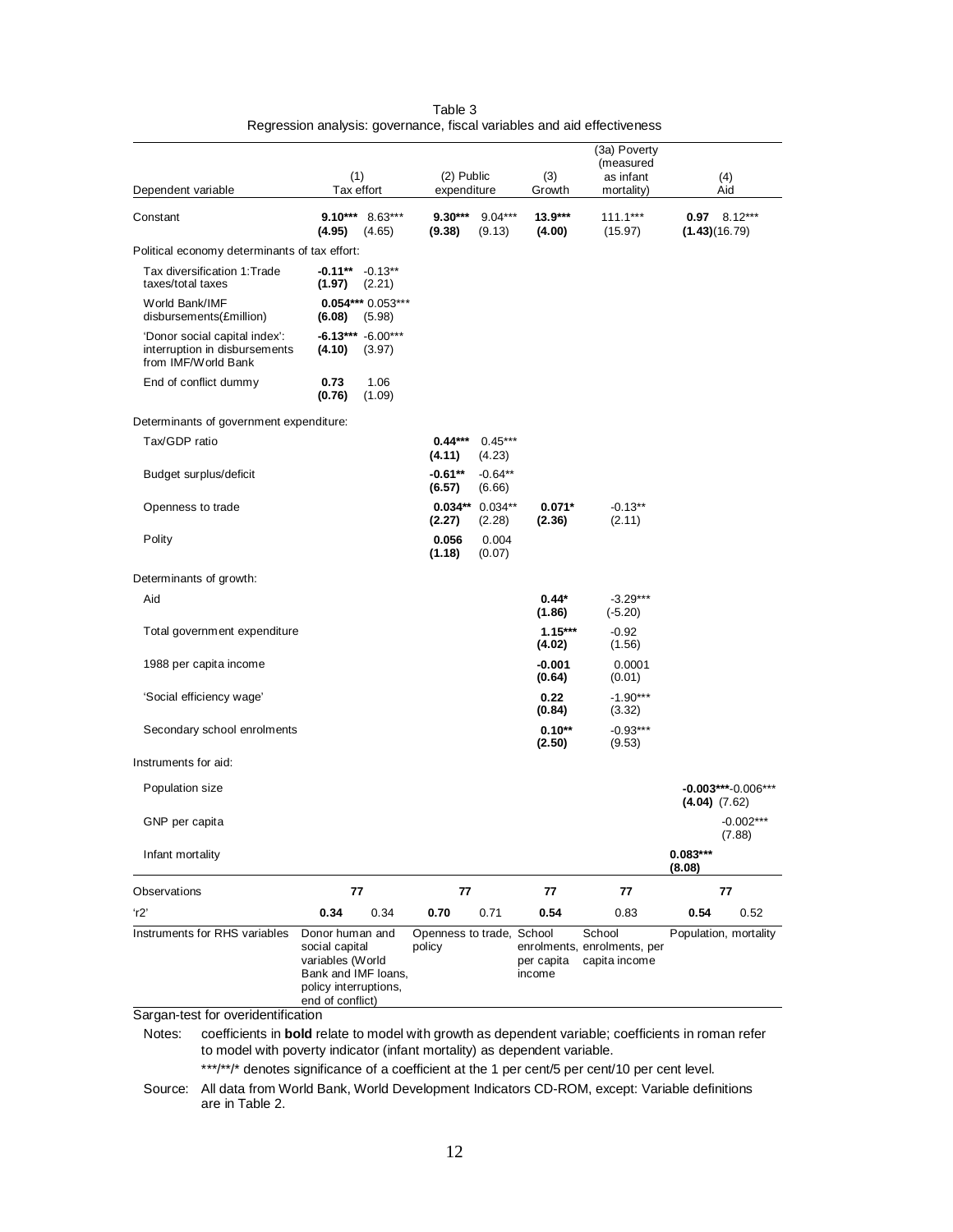GDP growth = constant + a<sub>1</sub>(GDP growth lagged) + a<sub>2</sub>(aid) + a<sub>3</sub>(tax/GDP ratio) + a<sub>4</sub> (total government expenditure) +  $a_5$ ( loans from World Bank/IMF) +  $a_6$ (polity) +  $a_7(1988$  per capita income) +  $a_8$ (secondary school enrolments +  $a_9$ (social efficiency wage).

Table 4 illustrates the results from estimating Equation (5). We use a 5-year lag, and we also experiment with the consequences of improving the aid impact model by incorporating aid squared as an indication of diminishing returns to aid, as notably done by Hansen and Tarp (2001).

| Dependent variable: growth rate of GDP                         |                                                                                     |                                                                                                     |
|----------------------------------------------------------------|-------------------------------------------------------------------------------------|-----------------------------------------------------------------------------------------------------|
| Constant                                                       | $2.27*$<br>(1.76)                                                                   | $10.2**$<br>(2.33)                                                                                  |
| GDP growth (lagged one year)                                   | $0.22***$<br>(2.99)                                                                 | 0.15<br>(0.93)                                                                                      |
| Aid(lagged 5 years)                                            | 0.008<br>(0.13)                                                                     | $-0.26$<br>(1.23)                                                                                   |
| Aid squared                                                    |                                                                                     | $-0.003***$<br>(4.24)                                                                               |
| Tax/GDP ratio                                                  | $0.30*$<br>(1.95)                                                                   | $0.118**$<br>(2.27)                                                                                 |
| Total government expenditure as % GDP                          | 0.065<br>(0.89)                                                                     | $-0.085$<br>(0.35)                                                                                  |
| Loans from World Bank and IMF                                  | $0.013**$<br>(2.21)                                                                 | $0.024***$<br>(4.06)                                                                                |
| Initial (1980) income                                          | 0.0003<br>(0.73)                                                                    | 0.0005<br>(0.37)                                                                                    |
| School enrolments                                              | 0.016<br>(0.78)                                                                     | $-0.11*$<br>(1.87)                                                                                  |
| Openness                                                       | 0.018<br>(0.89)                                                                     | $-0.007$<br>(0.25)                                                                                  |
| Polity                                                         | $-0.21***$<br>(2.78)                                                                | 0.15<br>(0.93)                                                                                      |
| 'Social efficiency wage'                                       | $0.016***$<br>(6.67)                                                                | $-0.44$<br>(1.50)                                                                                   |
| Observations                                                   | 129                                                                                 | 65                                                                                                  |
| Instruments for levels equation                                | Tax/GDP ratio, World<br>Bank/IMF loans, openness,<br>polity, social efficiency wage | Tax/GDP ratio, World<br>Bank/IMF loans, openness,<br>polity, social efficiency wage,<br>aid squared |
| Sargan-test statistic for overidentification                   | 0.506                                                                               | 0.224                                                                                               |
| Arellano-Bond test statistic for AR(2) in<br>first differences | 0.060                                                                               | 0.118                                                                                               |

| Table 4                                                                             |
|-------------------------------------------------------------------------------------|
| Regression analysis of effects of aid on growth: analysis by 'system GMM'(xtabond2) |

Note: \*\*\*/\*\*/\* denotes significance at the 10%/5%/1% level. Source: As given in Column 4 of Table 2.

Both the Sargan-test and the AR2 test are comfortably passed in these runs of the model. However, if these results are compared with those from Table 2, the significance of aid in relation to growth disappears, and indeed turns negative when aid squared is included in the specification. The significant coefficient of tax (and one of its causes,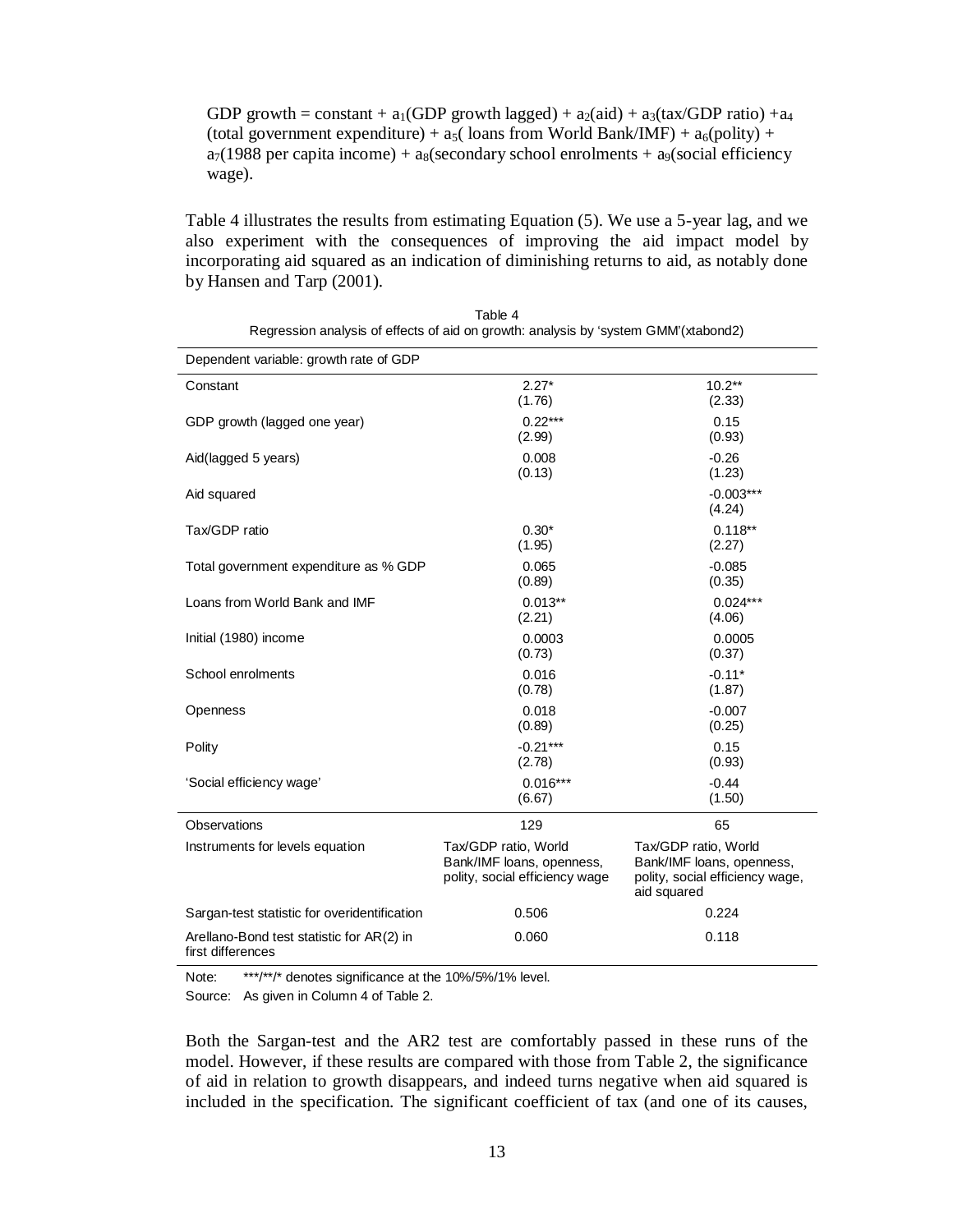World Bank and IMF loans), however, remains. No other explanatory variable in (5) is significant in those cases where the diagnostic tests are passed, in both the 3SLS and these GMM equations.

# **4 Conclusions**

We have examined aid effectiveness through the lens of the link from tax structure, to tax effort, to expenditure possibilities, to growth. Our interpretation has not really advanced from that put forward thirty years ago as Mosley (1980)––namely that for poorer developing countries, tax effort, as an important indicator of institutional structure, is an important element in determining the ability of a country to transform itself into a developmental state, and thence in determining that country's capacity for growth; and that it is therefore vital, if one is to understand the *relative* effectiveness of aid in relation to growth, to examine the linkage going from tax structures to growth to aid, as well as the linkage going in the reverse direction from aid to tax-structures, as examined, for example, by Bräutigam and Knack (2004). In our view, the impact of aid on tax is much more complex than the simple crowding-out effect visualised by Bräutigam and Knack when they say (2004: 256), 'large amounts of aid and the way it is delivered make it more difficult for good governance to develop… because of the way aid affects institutions in weak states'. Our view is that sometimes this is true and sometimes it isn't, depending on the underlying political economy of the recipient state and the chemistry that develops between the donor and the recipient, but especially in the case of the IMF we have econometric support for our view that technical assistance in laying the administrative base for an expansion of the taxbase may in many cases be critical for an expansion of tax capacity. The relationship, in other words, is a two-way, interactive one, and its outcome is determined not only by the Bräutigam-Knack 'crowding-out' effect, but also by the magnitude of two more positive impacts, namely the direct effect of technical assistance by donors into tax design and the indirect effect of aid on tax revenues via growth.

Our findings on the aid-growth linkage itself are non-robust, generally suggesting a modestly significant linkage (at the 10 per cent level, better in the case where poverty is taken as the relevant wellbeing indicator), between aid and growth if a 3SLS estimation method is used (and thereby supporting the findings of Arndt, Jones and Tarp and Minoiu and Reddy), but generally suggesting an insignificant linkage if the generally favoured GMM method of estimation is used. These are only preliminary results, and experimentation with a wider range of specifications is emphatically required. But the findings so far provide firm support for the idea that if we are to improve aid effectiveness, serious study of the strategies used by those countries so far used by poor countries who have been successful in escaping from the 'low-tax trap' (as listed for example in Table 2) is strongly recommended.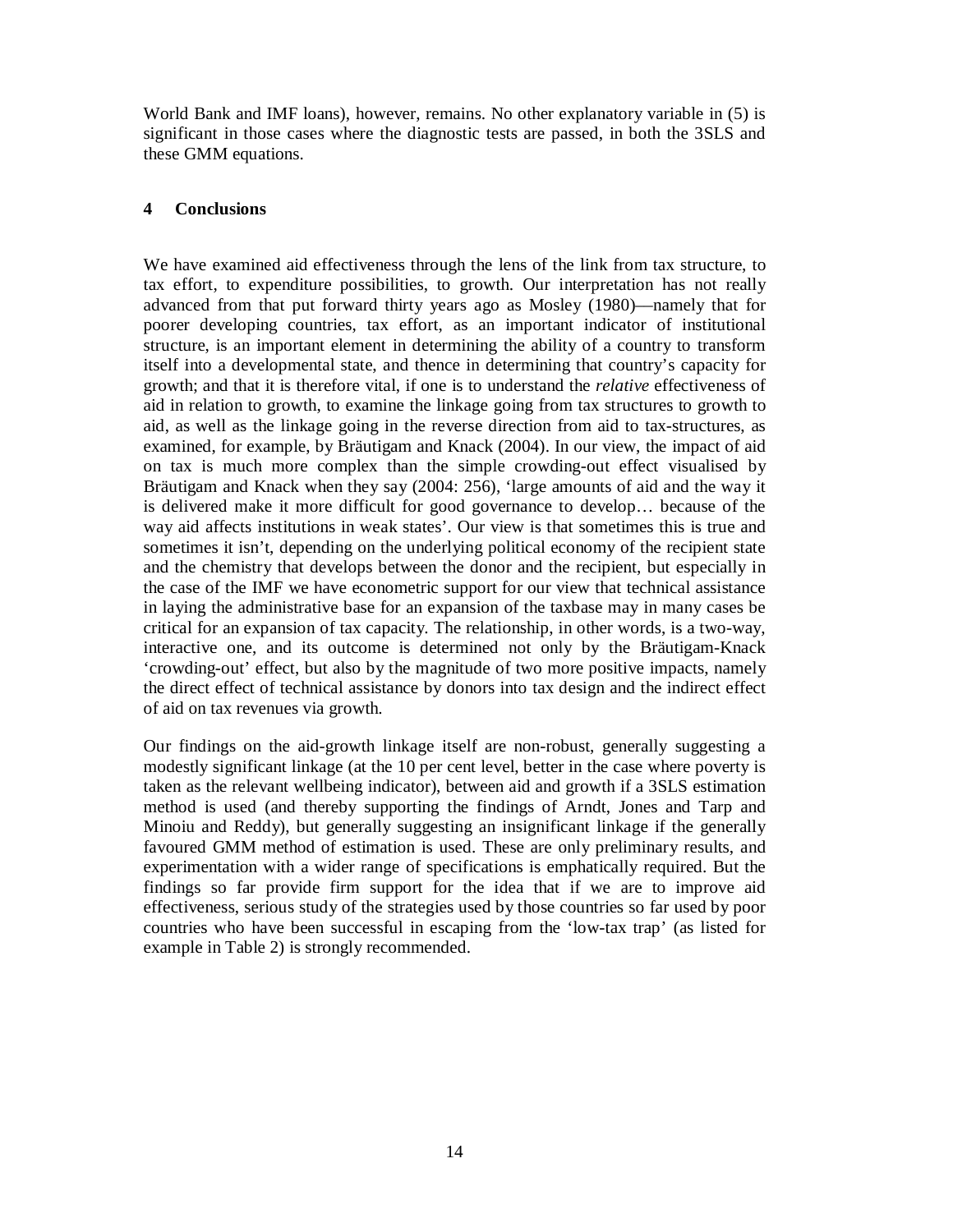#### **References**

- Addison, T., A. Roe, and M. Smith (2006). 'Fiscal Policy for Poverty Reduction, Reconstruction and Growth'. WIDER Policy Brief 5. Helsinki: UNU-WIDER.
- Alesina, A., and R. Perotti (1996). 'Income Distribution, Political Instability and Investment'. *European Economic Review*, 40(6): 1203–28.
- Arndt, C., S. Jones, and F. Tarp (2009). 'Aid and Growth: Have We Come Full Circle?'. WIDER Discussion Paper 2009/05. Helsinki: UNU-WIDER.
- Bergman, M. (2003). 'Tax Reforms and Tax Compliance: The Divergent Paths of Chile and Argentina'. *Journal of Latin American Studies*, 35(03): 593–624.
- Besley, T., and L. Cord (eds) (2007). *Delivering on the Promise of Pro-Poor Growth: Insights and Lessons from Country Experiences.* Basingstoke: Palgrave Macmillan and Washington, DC: World Bank.
- Boone, P. (1996).'Politics and the Effectiveness of Foreign Aid'. *European Economic Review*, 40(2): 289–329.
- Bräutigam, D., and S. Knack (2004). 'Foreign Aid, Institutions and Governance in Sub-Saharan Africa'. *Economic Development and Cultural Change,* 52(2): 255–85.
- Bräutigam, D., O. Fjeldstad and M. Moore (2008). *Taxation and State-building in Developing Countries: Capacity and Consent*. Cambridge: Cambridge University Press.
- Bulir, A., and D. Hamann (2008). 'Aid Volatility: Out of the Frying Pan into the Fire?'. *World Development*, 36(10): 2048––66.
- Burnside, C. and D. Dollar (2000). 'Aid, Policies and Growth'. *American Economic Review*, 90(4): 847–68.
- Cheeseman, N., and M. Hinfelaar (2009). 'Parties, Platforms and Political Mobilisation: The Zambian Presidential Election of 2008'. *African Affairs,* 109(November): 51–76.
- Clemens, M., S. Radelet and D. Roodman (2005). 'On Counting Chickens before they Hatch...'. Washington, DC: Center for Global Development. Mimeo. (Forthcoming in *Economic Journal*).
- Fielding, D., and M. Mavrotas (2008). 'Aid Volatility and Donor-Recipient Characteristics in "Difficult Partnership Countries" '. *Economica*, 75: 481–94.
- Greenaway, D., and C. Milner (1991). 'Fiscal Dependence on Trade Taxes and Trade Policy Reform'. *Journal of Development Studies*, 27(3): 95–132.
- Gupta, S., B. Clemens, A. Pivovarsky, and E. Tiongson (2003). 'Foreign Aid and Domestic Response: Does the Composition of Aid Matter?' In S. Gupta, G. Inchauste, and B. Clemens (eds), *Helping Countries Develop: The Role of Fiscal Policy.* Washington, DC: IMF.
- Haggard, S., and R. Kaufman (2008). *Revising Social Contracts: The Political Economy of Welfare Reform in Latin America, East Asia and Central Europe.* Princeton, NJ: Princeton University Press.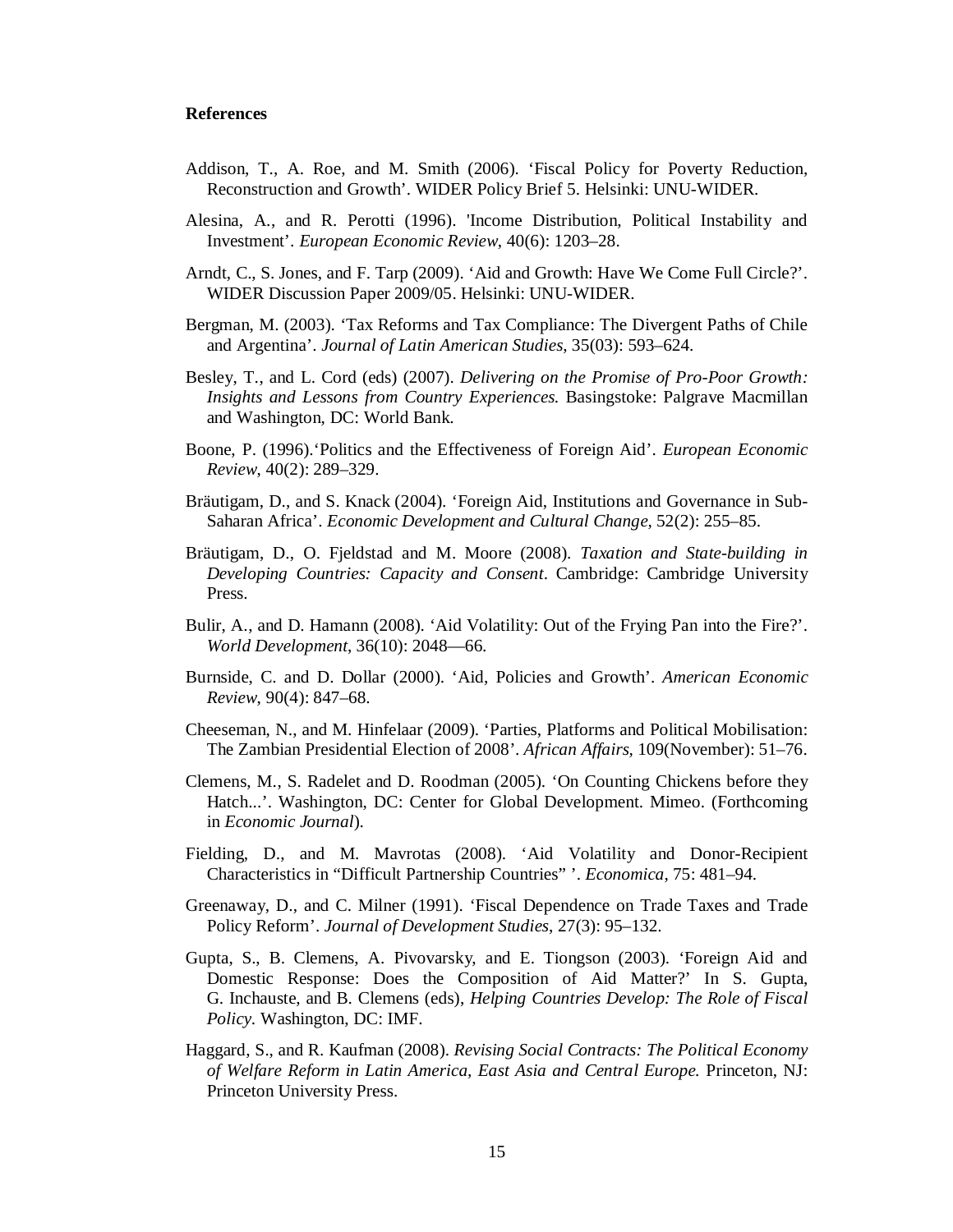- Hansen, H., and F. Tarp (2001). 'Aid and Growth Regressions'. *Journal of Development Economics,* 64(2): 547–70.
- Heston, A., R. Summers, and B. Aten (2002). Penn World Tables. Philadelphia, PA: Center for International Comparisons of Production, Income and Prices at the University of Pennsylvania.
- Hickey, S. (2005). 'The Politics of Staying Poor: Exploring the Political Space for Poverty Reduction in Uganda'. *World Development*, 33: 851–65.
- Hudson, J., and P. Mosley (2001). 'Aid, Policies and Growth: In Search of the Holy Grail'. *Journal of International Development*, 13(6): 1–15.
- Hudson. J., and P. Mosley (2008). 'Aid Volatility, Policy and Development'. *World Development*, 36(10): 2082–102.
- Hudson, J., P. Lenton, and P. Mosley (2011). 'The "Social Efficiency Wage"; or, Poverty Reduction via Fiscal Signals' Paper presented at DSA conference, York.
- IMF (International Monetary Fund) (n.d.). *Government Expenditure Statistics Yearbook.* Washington, DC: IMF.
- Lindemann, S. (2011). 'Just Another Change of Guard? Broad-based Politics and Civil War in Museveni's Uganda'. *African Affairs*, 110(440): 387–416.
- McGillivray, M., and O. Morrissey (2001). 'Fiscal Effects of Aid'. WIDER Discussion Paper 2001/61. Helsinki: UNU-WIDER.
- Mecagni, M. (1999). 'The Causes of Program Interruptions'. In H. Bredenkamp and S. Schadler (eds), *Economic Adjustment and Reform in Low Income Countries: Studies by the Staff of the IMF*. Washington, DC: International Monetary Fund.
- Minoiu, C., and S. Reddy (2010). 'Development Aid and Economic Growth: A Positive Long-Run Relation'. *Quarterly Journal of Economics and Finance*, 50(2): 27–39.
- Moore, M. (1999). 'Death without Taxes: Democracy, State Capacity and Aid Dependence in the Fourth World'. In G. White and M. Robinson (eds), *Towards a Democratic Developmental State*. Oxford: Oxford University Press.
- Morrissey, O. (1995). 'Political Commitment, Institutional Capacity and Tax Reform in Tanzania'. *Journal of Development Studies,* 23: 637–51.
- Mosley, P. (1980). 'Aid, Savings and Growth Revisited'. *Oxford Bulletin of Economics and Statistics*, 42(2): 79–97.
- Mosley, P. (2012). *The Politics of Poverty Reduction.* Oxford: Oxford University Press (forthcoming).
- Mosley, P., and A. Suleiman (2006). 'Trust and Conditionality'. In S. Koeberle, Z. Stavreski and J. Walliser (eds), *Budget Support as More Effective Aid?*  Washington, DC: World Bank.
- Mosley, P., J. Hudson, and S. Horrell (1987). 'Aid, the Public Sector and the Market in Less Developed Countries'. *The Economic Journal*, 97: 616–42.